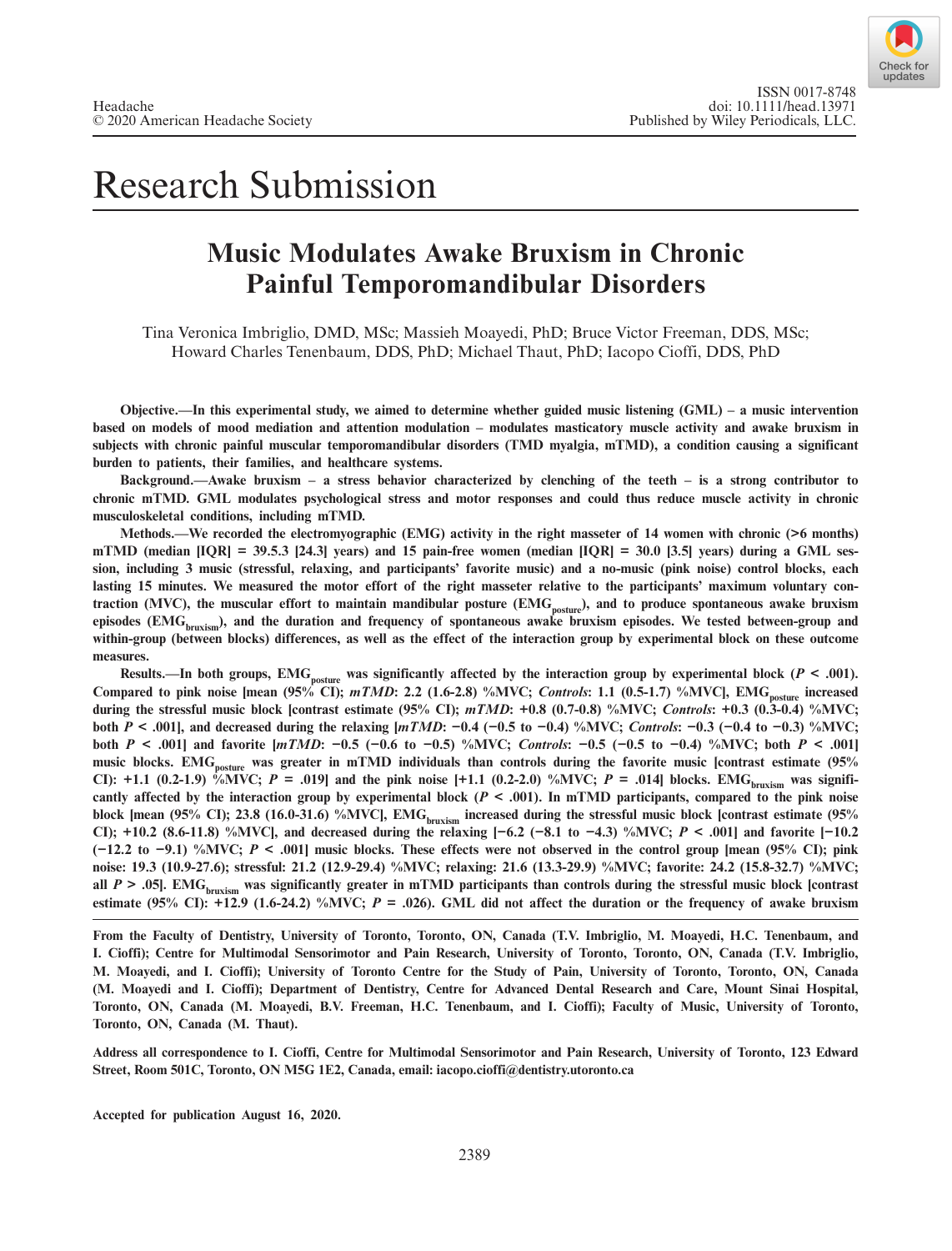**in either group (median [IQR],** *mTMD***: 23.5 [96.7] s, range 1-1300 seconds;** *Controls***: 5.5 [22.5], range 0-246 seconds;** *P* **= .108). The frequency of awake bruxism episodes was greater in the mTMD group compared to controls only during the pink noise**  block (median [IQR],  $mTMD$ : 5 [15.3] episodes, range 0-62 episodes; *Controls*: 1 [3] episode, range 0-27 episodes;  $P = .046$ . **No significant between-group differences were found in either the overall time spent engaging in awake bruxism (median [IQR],**  *mTMD***: 23.5 [96.7] s, range 1-1300 seconds;** *Controls***: 5.5 [22.5], range 0-246 seconds;** *P* **= .108), or during each block (all**   $P > .05$ ).

**Conclusions.—In subjects with chronic mTMD, relaxing music and the individual's favorite music decreased the muscular effort during spontaneous awake bruxism episodes by 26% and 44% (relative changes), respectively. In contrast, stressful music increases it by about 43%. Because of its positive effects on awake bruxism, GML with selected music could be a promising and non-invasive component of a multimodal approach for the management of chronic mTMD.**

**Key words: facial pain, temporomandibular joint disorders, bruxism, masseter muscle, electromyography, music therapy**

#### **INTRODUCTION**

Temporomandibular disorders (TMD) comprise a set of pathological conditions affecting the temporomandibular joint and/or the muscles of mastication. Besides orofacial pain, headache is one of the primary features of TMD. TMD affects 5-12% of the general population, 15% of which develop chronic orofacial pain,<sup>1</sup> which has deleterious effects on quality of life.<sup>2-4</sup> The etiology of TMD is multifactorial.<sup>5</sup> Both laboratory and epidemiological studies have indicated that oral behaviors – for example, awake bruxism, gum chewing, and nail/lip/cheek biting – might harm the muscles of mastication and the temporomandibular joints by way of producing excessive forces to which these structures are exposed, potentially leading to or exacerbating symptoms of  $\text{TMD}$ .<sup>6-10</sup>

Awake bruxism, defined as masticatory muscle activity characterized by repetitive or sustained tooth clenching, $10$  is highly prevalent in individuals with chronic TMD myalgia (mTMD).<sup>9</sup> Tooth clenching causes mTMD-like symptoms in healthy individuals,  $11-14$  and exacerbates pain in individuals with mTMD.<sup>15-17</sup> Therefore, reducing the force exerted during clenching and/or the frequency of awake bruxism has proven to be an effective approach towards  $mTMD$  management.<sup>18-21</sup>

There is a positive association between awake bruxism, psychological stress, and impaired mood.<sup>16,22-26</sup> For example, awake bruxism is highly prevalent in

anxious individuals,  $9.24$  and experimental tooth clenching has been shown to reduce concentrations of cortisol in saliva.<sup>23</sup> Therefore, awake bruxism may represent a maladaptive coping mechanism developed for stress management.<sup>22,27</sup>

Guided music listening (GML) – a music intervention based on models of mood mediation and attention modulation – is used widely to reduce pain, stress, and to improve mood $^{28}$  in individuals with chronic pain conditions, including musculoskeletal disorders (eg, fibromyalgia).29-32 Music promotes relaxation by increasing the activity of the parasympathetic nervous system. $^{33}$  It also modulates the contraction pattern of skeletal muscles by affecting cortical motor regions<sup>34-36</sup> and corticobulbar excitability.37 These effects may be either inhibitory or excitatory depending on the music valence and rhythm.29 In a related way, this underscores why music has been used effectively for motor rehabilitation.<sup>38,39</sup>

Although a first-line treatment approach for mTMD should orient patients toward avoidance of any potentially harmful oral behaviors, $18$  awake bruxism is often difficult for patients to identify. Indeed, many individuals clench their teeth without realizing they are doing so.<sup>16,40,41</sup> Therefore, given the relationship between stress and awake bruxism, it is plausible that strategies that reduce an individual's stress might also reduce awake bruxism.

Here, we aim to determine whether GML modulates masticatory muscle activity in individuals with

*Conflict of Interest:* None

*Funding:* This work was supported by the University of Toronto, Faculty of Dentistry, and the American Academy of Orofacial Pain.

<sup>(</sup>*Headache* 2020;60:2391-2405)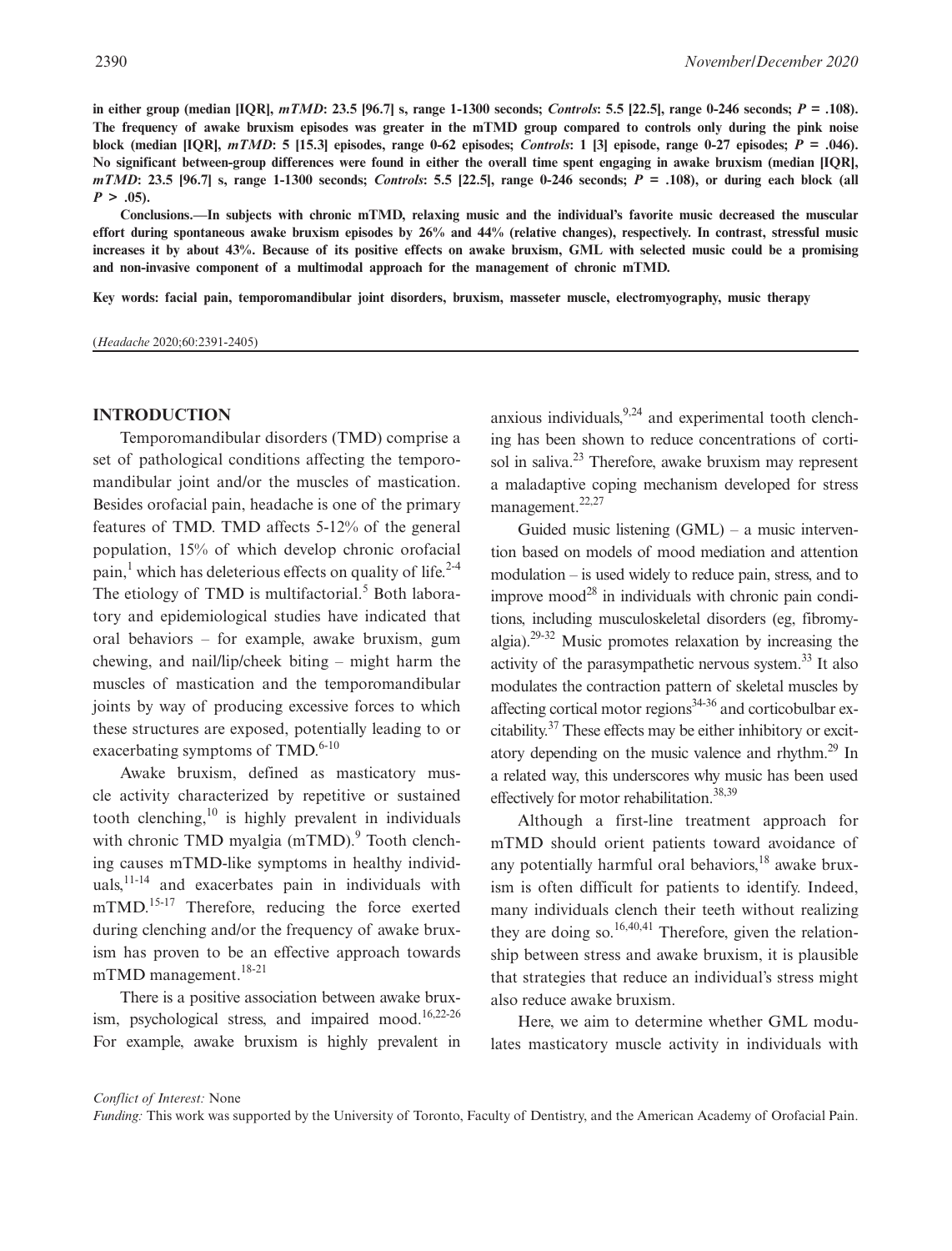chronic mTMD. Specifically, we sought to determine the effects of GML on (1) postural masticatory muscle activity, that is, the muscular activity that maintains lower jaw posture at rest, and (2) the intensity, frequency, and the duration of spontaneous awake bruxism episodes. We hypothesized that music which is perceived as relaxing could reduce masseter muscle postural activity, and the intensity, frequency, and duration of awake bruxism episodes in subjects with chronic mTMD.

#### **MATERIALS AND METHODS**

All procedures were reviewed and approved by the Research Ethics Boards at the University of Toronto (#34188), and Mount Sinai Hospital (17-0081-E), Toronto, ON, Canada. Written informed consent was provided by all research participants.

**Recruitment of Participants.—**Using the *TMD*  Pain Screener,<sup>42</sup> we screened females 18-65 years of age with a complaint of facial pain who were seeking consultation at the Faculty of Dentistry, University of Toronto, the Mount Sinai Hospital Department of Dentistry Craniofacial Pain Unit, as well as at a private orofacial pain clinic. The *TMD Pain Screener* is a 6-item questionnaire has a sensitivity of 0.99 and a specificity of 0.97 for correct classification of the presence or absence of TMD for scores  $\geq 3$ .<sup>42</sup> Respondents with a score  $\geq 3$  were invited to the Centre for Multimodal and Sensorimotor Pain Research at the Faculty of Dentistry, University of Toronto, for a full clinical examination focused on identification and diagnosis of TMD by a trained examiner  $(TVI)$ .<sup>43</sup> The TMD diagnosis was confirmed by a second examiner with expertise in TMD (IC). Subjects with a diagnosis of chronic (>6 months) mTMD according to the Diagnostic Criteria (DC) for TMD<sup>43</sup> were recruited for the study (mTMD group). Exclusion criteria included wearing extended dental fixed prostheses (3 teeth or more), ongoing orthodontic and/or dental treatment, neurological disorders, intake of drugs affecting the central nervous system, and muscle relaxants. Healthy women without facial pain serving as controls were recruited from the local community and through friend matching (ie, those with mTMD were asked to invite a friend to participate in the study). Participants comprising the control group were

examined to exclude the presence of TMD. Other exclusion criteria were the same as those used for the mTMD group. Participants were asked to refrain from using analgesics for at least 24 hours before the experiment.

**Pain Characteristics.—**In the mTMD group, we computed the characteristic pain intensity (CPI score related to patients' pain characteristics) included in Graded Chronic Pain Scale (GCPS) v 2.0.<sup>43</sup> Briefly, the CPI ranges between 0 and 100, and is the average of the current facial pain, the worst pain intensity in the last 30 days, and the average pain in the last 30 days, multiplied by 100. Each of the measures is reported on 11-point numeric rating scales (0-10, anchors: "no pain" and "pain as bad as could be"). The GCPS grade is a categorical measure with 4 levels. It is computed using the CPI, and the impact of pain on daily, social and recreational, and family activities, and work.<sup>43</sup> The latter measures are each rated on 11-point numeric rating scales (0-10, anchors: "no interference" and "unable to carry on any activities"). GCPS categories are *Grade 0*: none; *Grade I*: low intensity pain without disability; *Grade II*: high intensity pain without disability; *Grade III*: moderately limiting; and *Grade IV*: severely limiting.

**Baseline Psychophysical Measurements.—** *Questionnaires*.—All participants completed questionnaires related to psychosocial domains and oral behaviors, including the Somatosensory Amplification Scale  $(SSAS)$ ,<sup>44</sup> the Oral Behavior Checklist  $(OBC)$ , <sup>40</sup> the State-Trait Anxiety Inventory (STAI), <sup>45</sup> Beck's Depression Inventory  $(BDI)$ ,<sup>46</sup> and the Pain Catastrophizing Scale (PCS).<sup>47</sup>

The SSAS includes 10 statements investigating participants' sensitivity to bodily sensations on a 5-point scale (score range: 10-50). The OBC includes 21 items assessing awareness and the self-reported frequency of oral behaviors on a 5-point scale (range of scores: 0-84). The STAI includes 20 items to assess state anxiety (Y1) and 20 statements to assess trait anxiety (Y2) on a 4-point scale (range of scores for each subscale: 20-80). The BDI investigates 21 depressive symptoms, scored between 0 and 3 (range of scores: 0-63). Finally, the PCS provides a selfreport measure of an individual's tendency to catastrophize about pain, and has 3 validated subscales: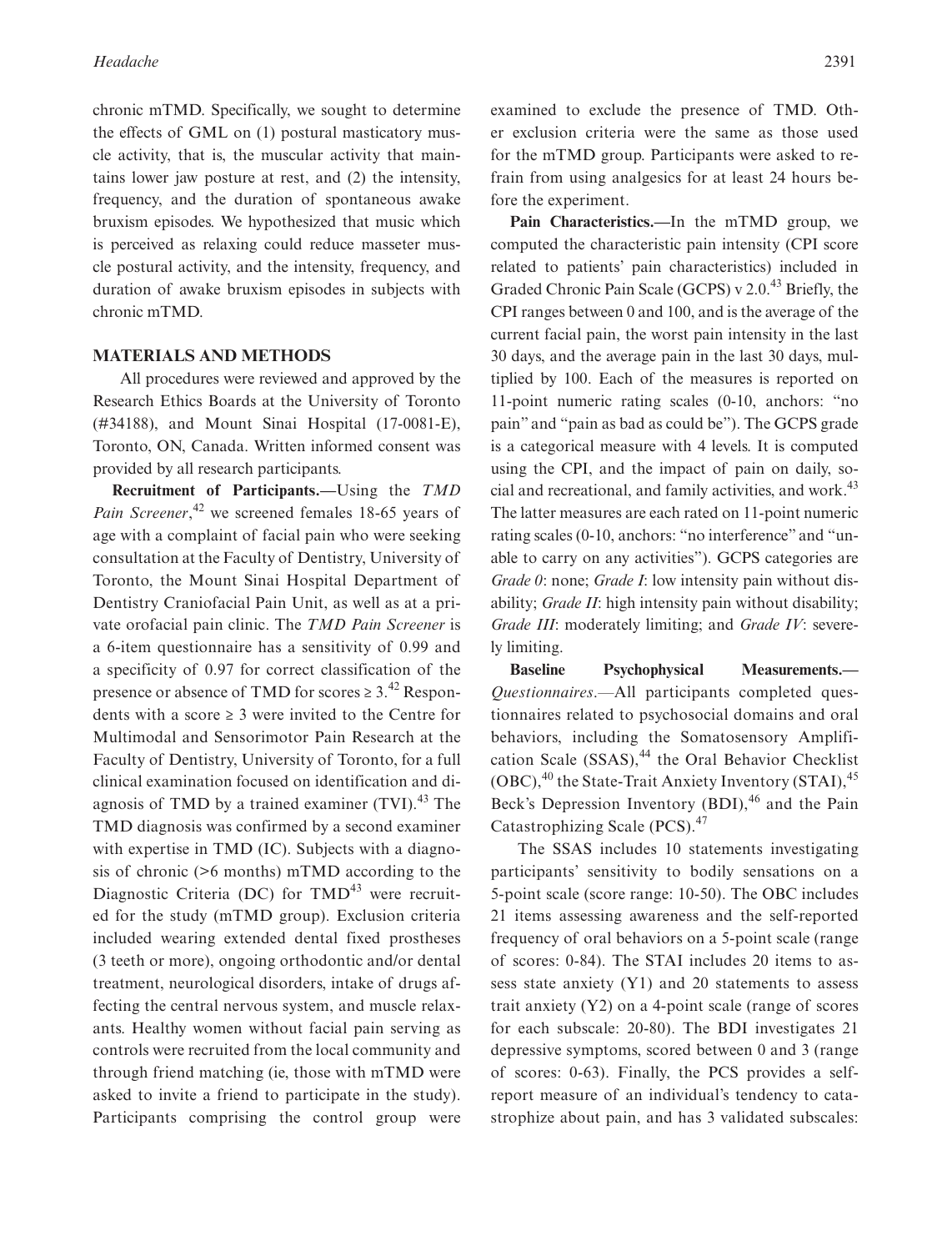rumination, magnification, and helplessness. The PCS uses a 5-point scale (range of scores: 0-52). Participants in the mTMD group were also asked to complete the  $DC/TMD$  symptom questionnaire,  $43$ which provides information about pain intensity, pain duration, presence of temporomandibular joint noises, and jaw locking.

*Pressure Pain Thresholds.—*Pressure pain thresholds  $(PPTs)^{48}$  were measured with a real-time feedback electronic pressure algometer (Algomed, Medoc, Israel), with a rubber tip measuring  $1 \text{ cm}^2$ , at both trigeminal (bilateral superficial masseter muscles and bilateral anterior temporalis muscles) and extratrigeminal regions (bilateral thenar muscles in the palmar side of the hands). $9,49$  PPTs were measured to determine whether participants with chronic mTMD had abnormal thresholds, which could indicate the presence of hyperalgesia and/or allodynia.

For the masseter muscle, PPTs were measured halfway between the origin and the insertion of the muscle and 1 cm posterior to its anterior boundary. For the temporalis muscle, PPTs were measured on the line from the top edge of the eyebrow to the highest point of the pinna of the ear and 2 cm behind the anterior margin of the muscle. For the thenar muscle, PPTs were measured on the thenar eminence located on the palmar side of the hand, as previously done.<sup>9,49</sup> For all measurements, the algometer was positioned perpendicular to the skin. A single trained operator (TVI) placed the algometer tip on the respective site and applied pressure at a constant rate of 20 kPa/seconds using visual feedback provided by software (Medoc Main Station, ver. 6.4, Medoc, Israel). Participants were asked to press a button the moment the pressure stimulus applied to their muscles changed from a pressure sensation to a painful

sensation.48 Each measurement was repeated serially at each muscle site 4 times, with a 1-minute interval between each measurement.

**Study Design.—**The overall design of this controlled experiment is shown in Figure 1. All procedures were performed in a single session. After the baseline psychophysical measurements, participants in both the mTMD and control groups underwent a music pretest, which served to select music pieces for the GML experiment, as done previously.49 During the 60-minute GML experiment, participants were submitted to four 15-minute auditory blocks including pink noise (an auditory signal with a constant power spectral density), and 3 different music playlists including stressful, relaxing, and favorite music pieces, respectively. All auditory blocks were administered in random order. During the GML experiment, the electromyographic (EMG) activity of the right masseter was recorded.

Participants were asked to bring their own earphones to ensure a comfortable music experience. During the music pretest and the actual GML experiment, participants could adjust the audio volume to their desired comfort level (range of 40-60 dB) using a remote control connected to an open source multimedia player (VLC media player, VideoLAN, Paris, France) installed on a laptop computer (Acer Aspire V 15 V3-575T-57R3, Xizhi, New Taipei City, Taiwan).

The recruitment of participants and the experimental procedures were conducted between March 2017 and December 2018.

**Music Pretest.—**Participants were asked to bring their favorite music playlist to the study visit. First, they were asked to listen to 5 minutes of their favorite music playlist (shuffle mode), after which they rated their physical activation, pleasure intensity and



**Fig. 1.—Experimental design. [Color figure can be viewed at [wileyonlinelibrary.com\]](www.wileyonlinelibrary.com)**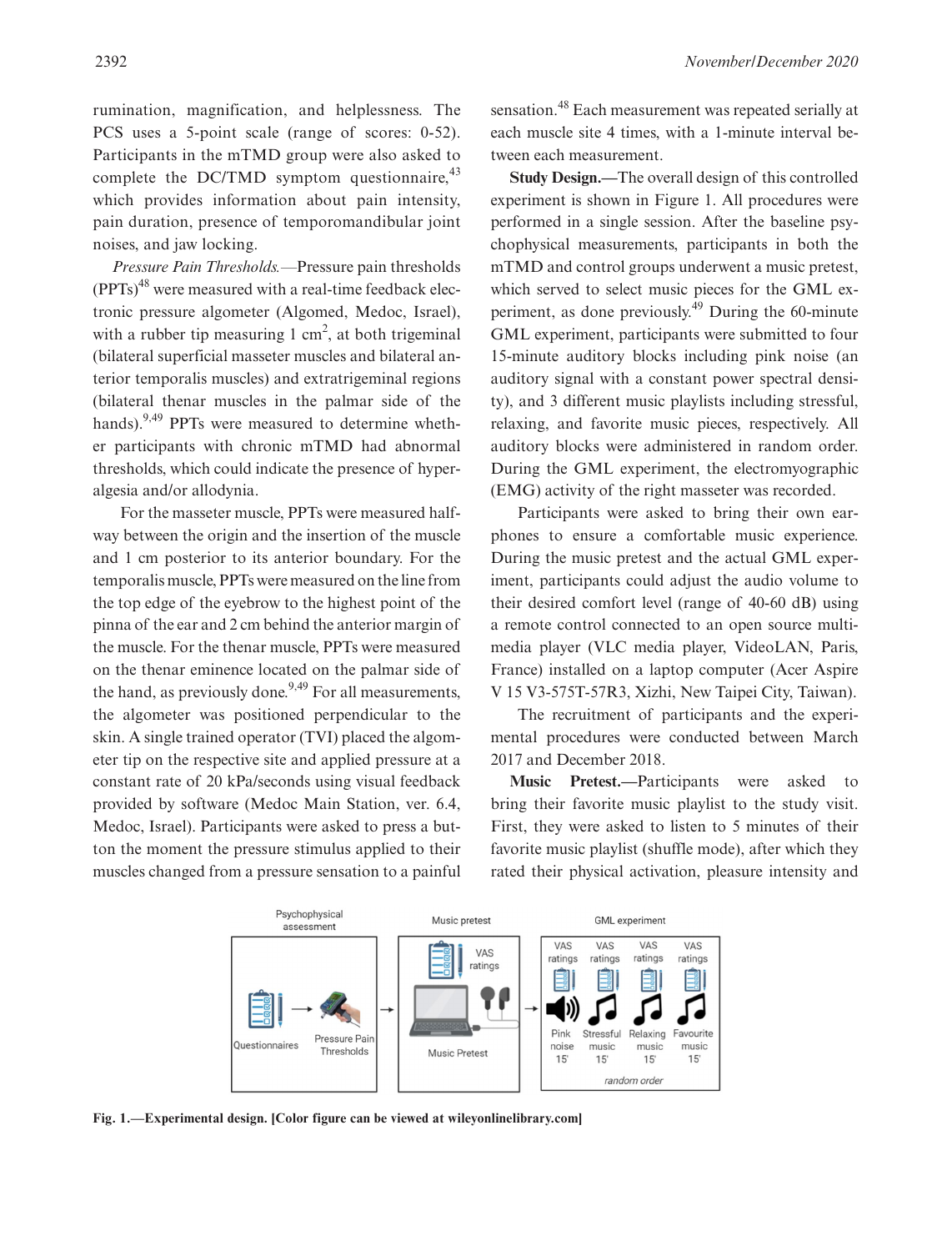associations triggered by the music using 3 separate 100-mm visual analog scales (VAS) on a paper form (*Physical Activation* – anchors: not activating at all/ highly physically activating; *Pleasure* – not pleasurable at all/very pleasurable; *Associations and memories* – no memories at all/many memories are triggered). All participants received instructions on how to use the VAS prior to start the music pretest.

Next, participants listened to 2 preselected lists of 12 one-minute musical excerpts to select the musical pieces to be played during the relaxing and stressful experimental blocks of the GML experiment. An operator (TVI) preselected the playlists from a database developed by a musicologist (MT), which was stored on a computer in the research laboratory. The excerpts were separated by 30-second silent breaks, during which participants rated the excerpts on a 0-100 mm VAS with the anchors "*no relaxation*" and "*maximum relaxation*" for the relaxing excerpts and "*no stress*" and "*maximum stress*" for the stressful excerpts. The 12 relaxing preselected excerpts comprised music from 4 different genres (classic, new age, pop, and rock – 3 excerpts of each genre) with slow tempo ranges and harmonic tonality bases. The 12 stressful preselected excerpts comprised highly dissonant, atonal, and rhythmically unstable music from the same 4 genres (3 excerpts of each genre).

For each genre, a total score was computed by summing the score of each VAS for each excerpt. The genres with the highest scores were selected to compose the relaxing and stressful music playlists for the GML experiment. The style (tempo and tonality) of the relaxing or the stressful playlist was selected based on the characteristics of the music excerpt that had the highest score within the top-scored genre during the pretest.

The music selection for the actual experiment consisted of playlists of music pieces new to the participant, different from those played during the pretest, but with the same tempo range and tonality base, as determined during the pretest. Intensity (volume) levels for music were set within range of 40-60 dB. Preferred and relaxing music were highly tonal with conventional emphasis on tonic, subdominant, and dominant harmony progression. All music was played at a slow tempo range of 60-90 beats/minute in conventional 2/4, 3/4, or 4/4 meters. Instrumentation varied across pieces, but all consisted of strings, wind, brass, keyboard, percussion, and guitar orchestration. Once set, musical parameters did not change during the pieces in regard to tempo, loudness, tonality, and orchestration to avoid orienting responses to sudden changes musical structure.

**GML Experiment.—**All recordings were performed at the Centre for Multimodal Sensorimotor and Pain Research, Faculty of Dentistry, University of Toronto. Participants sat upright with their head unsupported in a temperature-controlled, silent room.

Participants went through 4 different auditory blocks including a pink noise block, serving as a non-music control block, and 3 different music blocks (including stressful, relaxing, and favorite music) in a randomized order, counterbalanced across participants. Each block lasted 15 minutes each for a total of 60 minutes. EMG activity of the right masseter was recorded throughout the entire GML experiment.

After each block, participants reported their perceived stress and relaxation levels using two 100 mm VAS, with the anchors "*no relaxation*" and "*maximum relaxation*" and "*no stress*" and "*maximum stress*." Participants also scored their music experience on 3 additional 100 mm VAS scales developed by a musicologist  $(MT)$ ,<sup>49</sup> to measure different dimensions of the perceptual music experience: (1) intensity of *physical activation* ("*Rate the intensity of your physical activation during the music task*"; left anchor: "*no physical activation*"; anchor: "*maximum physical activation*"); (2) *pleasure intensity* ("*Rate the pleasure intensity of this music task*"; left anchor: "*no pleasure at all*"; right anchor: "*maximum pleasure*"), and (3) whether *associations and memories* were triggered by the music task ("*Were associations, memories, pictures etc. triggered by this music task?*"; left anchor: "*no associations at all*"; right anchor: "*maximum amount of associations and memories*"). Participants were blinded to the relaxing and stressful music blocks, that is, they were not informed whether the music playlist they were listening to included stressful or relaxing music pieces.

To ensure consistency across participant, we recorded the EMG signal of the right masseter muscle using a wireless EMG device (BTS TMJoint, Milan, Italy) with disposable 24-mm bipolar self-adhesive electrodes (Covidien Kendall, Medtronic). Prior to start the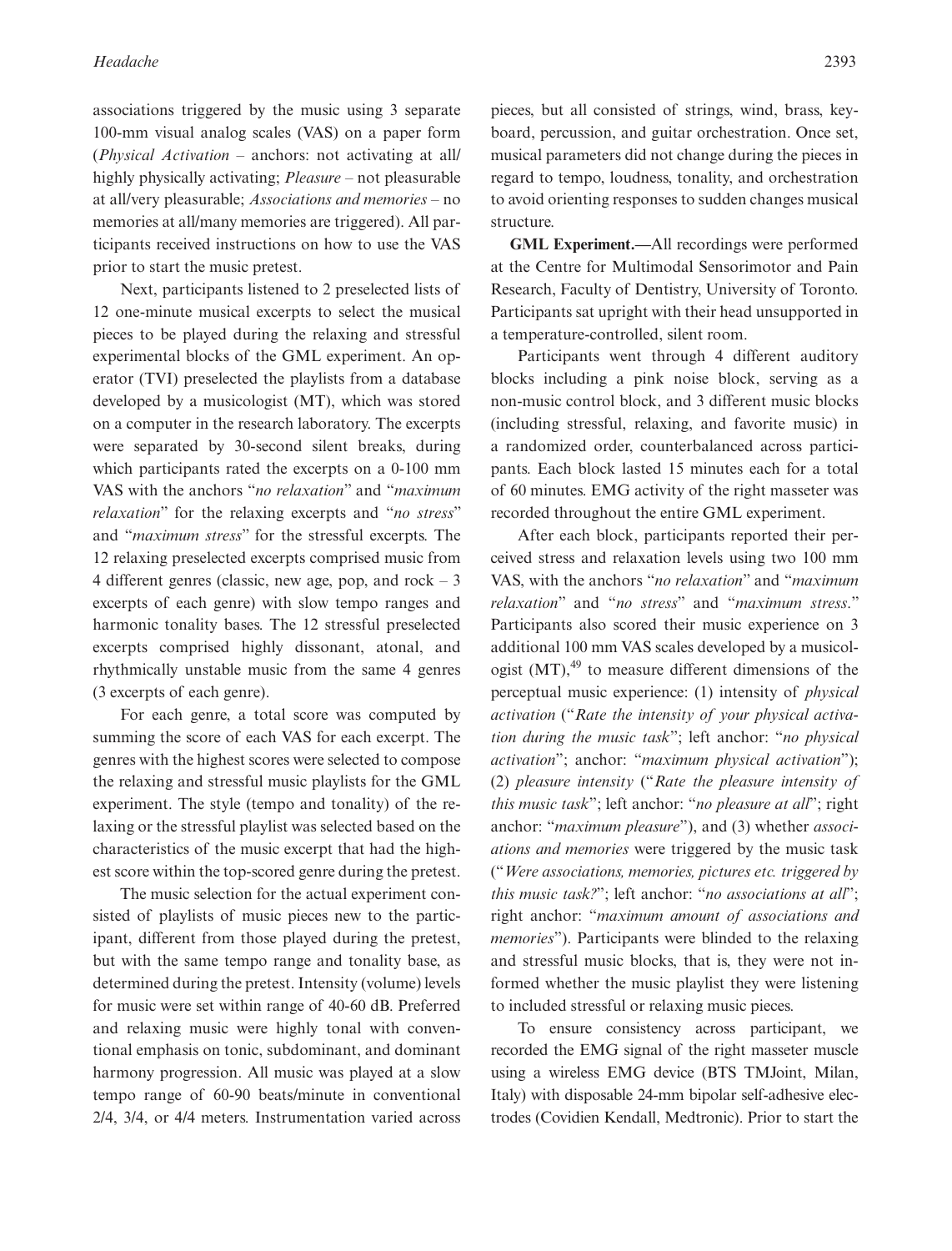recordings, the skin was cleaned with abrasive gel (Everi-Spes Medica, Genova, Italy) to allow for the conductive paste to adequately moisten the skin and decrease impedance. The signal was sampled at 1024 Hz and bandpass filtered between 10 and 500 Hz. The EMG electrodes were placed approximately 20 mm above the angle of the mandible along the line extending from the mandibular angle to the right outer canthus.<sup>50</sup> An operator (TVI) monitored the participants during the GML experiment and noted all possible head movements, which could have been source of EMG artifacts.

All participants received standardized information about the procedures and were informed that the study aimed to determine the effect of music listening on masticatory muscle activity. However, participants were not informed about the direction of the study hypothesis. Participants received financial compensation at the end of the experiment.

**EMG Signal Preprocessing.—**Before the GML experiment, the EMG activity of the right masseter was recorded during 3 maximum voluntary contractions (MVC) at maximum intercuspal position for 3 seconds each, separated by 5-second rests. Root mean square (RMS) measurements of EMG signals were computed. The average peak EMG activity produced during the 3 MVC tests was used to calculate relative EMG activity expressed as a percentage of MVC (%MVC), as done previously,  $9,49,51$  where MVC corresponded to 100%. Therefore, each transformed EMG signal expressed the level of motor effort of the right masseter relative to each participant's MVC during the 4 auditory blocks. Using the OTBiolab software (OT Bioelettronica, Torino, Italy), 2 operators (TVI and IC) visualized and processed all the EMG signals recorded during the GML experiment and removed EMG artifacts. During this procedure, the operators were blinded to group assignment of participants (data set masking).

**Statistical Analysis.—**The primary outcome measures of this study were:

- 1. EMG<sub>total</sub> (%MVC): the motor effort of the right masseter during the experiment relative to each participant's MVC;
- 2.  $EMG<sub>posture</sub>$  (%MVC): the motor effort of the right masseter to maintain mandibular posture relative to each participant's MVC;
- 3. EMG<sub>bruxism</sub> (%MVC): the motor effort of the right masseter during awake bruxism episodes relative to each participant's MVC, and
- 4. Frequency and duration of awake bruxism episodes.

 $EMG<sub>total</sub>$  was measured by including the entire transformed EMG signal (%MVC) of the right masseter recorded during the 4 blocks in the statistical model. EMG<sub>posture</sub> was determined posteriori, during signal post-processing, and included the transformed EMG signals with amplitude  $\leq 10\%$  MVC, which were not identified as bruxism episodes.<sup>9,49</sup> EMG<sub>bruxism</sub> was also determined during post-processing, and included the transformed EMG signals of those muscle contractions (ie, awake bruxism) episodes with amplitude  $\geq 10\%$  MVC lasting at least 0.5 seconds, as done previously.9,52 Awake bruxism episodes were identified and counted in each block to measure their frequency and their duration (seconds) using software (OT Bioelettronica, Torino, Italy).

Secondary outcome measures were psychophysical measures (SSAS, OBC, STAI, BDI, PCS scores and PPTs).

The Kolmogorov-Smirnov test was used to test whether data were normally distributed. Normally distributed data are reported as means ± standard deviations while non-normally distributed data are reported as medians and interquartile ranges (IQR).

The Mann-Whitney *U*-test was used to test between-group differences in masseter EMG activity during the MVC test (2-tailed). Mixed effect models with autoregressive covariance structure including the study group (mTMD vs control), the experimental block (pink noise, stressful, relaxing, and favorite music), and the interaction group by block as independent variables, were used to test (2-tailed) between-group and within-group (between blocks) differences in  $EMG<sub>total</sub>$ ,  $EMG<sub>posture</sub> EMG<sub>brusim</sub>$ , and frequency and duration of awake bruxism episodes.

The first trial of each PPT measurement was discarded, and the mean of the following 3 trials for each location was calculated. A paired 2-tailed *t*-test indicated that there was no significant difference between right and left sides at each muscle location in either group (all  $P > .05$ ), so data from both sides were pooled. Student independent 2-tailed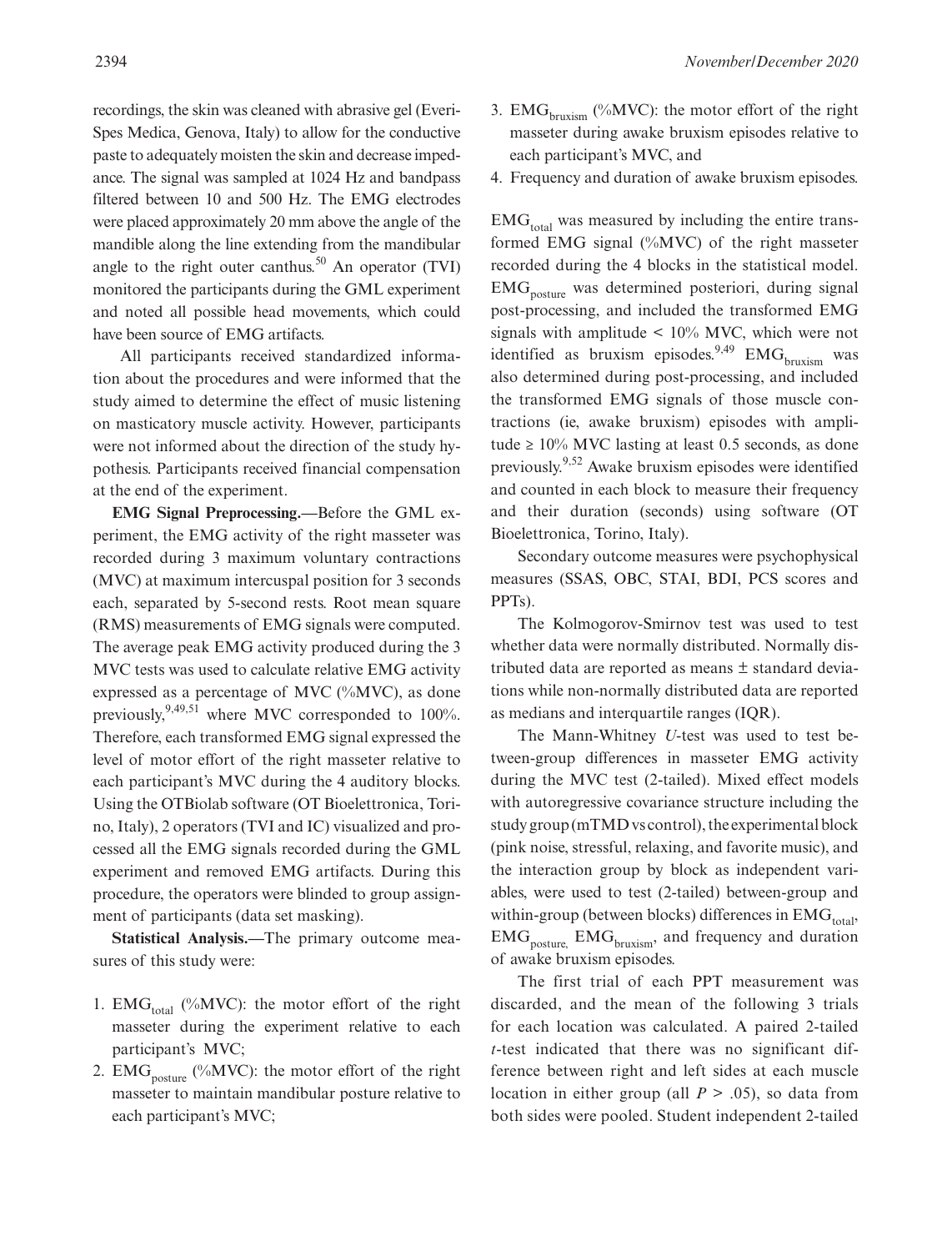*t*-tests with unequal variance were used to test between-group differences in PPTs at each location, and in questionnaire scores (SSAS, OBC, STAI, and PCS). The Mann-Whitney *U*-test 2-tailed was used to test between-group differences in participants' age and BDI scores (2-tailed), which were not normally distributed.

A multivariate analysis of variance (MANOVA) was used to detect between-group and within-group (between blocks) differences in music VAS ratings (transformed data) as dependent variables, and the group, block, and group-by-block interaction as independent variables.

A minimum sample size of 12 participants per group was required to obtain 80% power with a large effect size ( $d = 0.8$ ,  $\alpha = 0.05$ ) considering 2 groups (mTMD vs controls) and 4 experimental blocks (pink noise, stressful, relaxing, and favorite music), the interaction group-by-block, and assuming a correlation between levels of  $0.6<sup>49</sup>$  To account for potential dropouts, we planned to recruit at least 14 participants per group.

Post hoc comparisons were adjusted using the Bonferroni's method. The level of statistical significance was set at  $P < .05$ . The statistical analysis was conducted with the operator (IC) blinded to group assignment of participants (data set masking) using SPSS (IBM Corp. Released 2018. IBM SPSS Statistics for Windows, Version 25.0. Armonk, NY: IBM Corp.).

#### **RESULTS**

A flow diagram of enrollment of mTMD participants is depicted in Figure 2. Fourteen women (*mTMD group*; median [IQR] age = 39.5 [24.3] years) with a diagnosis of chronic mTMD (>6 months) according to the Diagnostic Criteria for TMD  $(DC/TMD)^{43}$  were recruited in the study. Fifteen healthy women without facial pain were also recruited (*control group*; median  $[IQR]$  age = 30.0 [3.5] years). There was no statistically significant age difference between groups (*P* = .227).

*Pain Characteristics of the mTMD Group***.—**All mTMD participants had chronic (>6 months) mTMD. Seven of them had also TMD arthralgia. The mean  $\pm$  SD CPI was 52.7  $\pm$  15.9. The mean  $\pm$  SD pain intensity (on a 0-10 numeric rating scale) in the last

### mTMD group



**Fig. 2.—Flow diagram depicting the recruitment of participants with chronic temporomandibular disorders (TMD) myalgia (mTMD group).**

30 days was  $4.8 \pm 1.7$ . The current pain intensity (ie, the pain participated reported to have just before the experimental session) was  $3.8 \pm 2.7$ . The median [IQR] pain duration was 7.5 [15.5] years. Four mTMD participants had GCPS grade I, 5 GCPS grade II, and 5 GCPS grade III.

**Questionnaires and PPTs.—**Two participants (1 in the mTMD group and 1 in the Control group) did not fill in the SSAS, STAI, BDI, and PCS. Results from the SSAS, OBC, STAI, BDI, and PCS questionnaires are reported in Table 1. Participants with mTMD scored higher on the OBC ( $P < .001$ ), BDI ( $P = .008$ ), and PCS ( $P = .041$ ), compared to the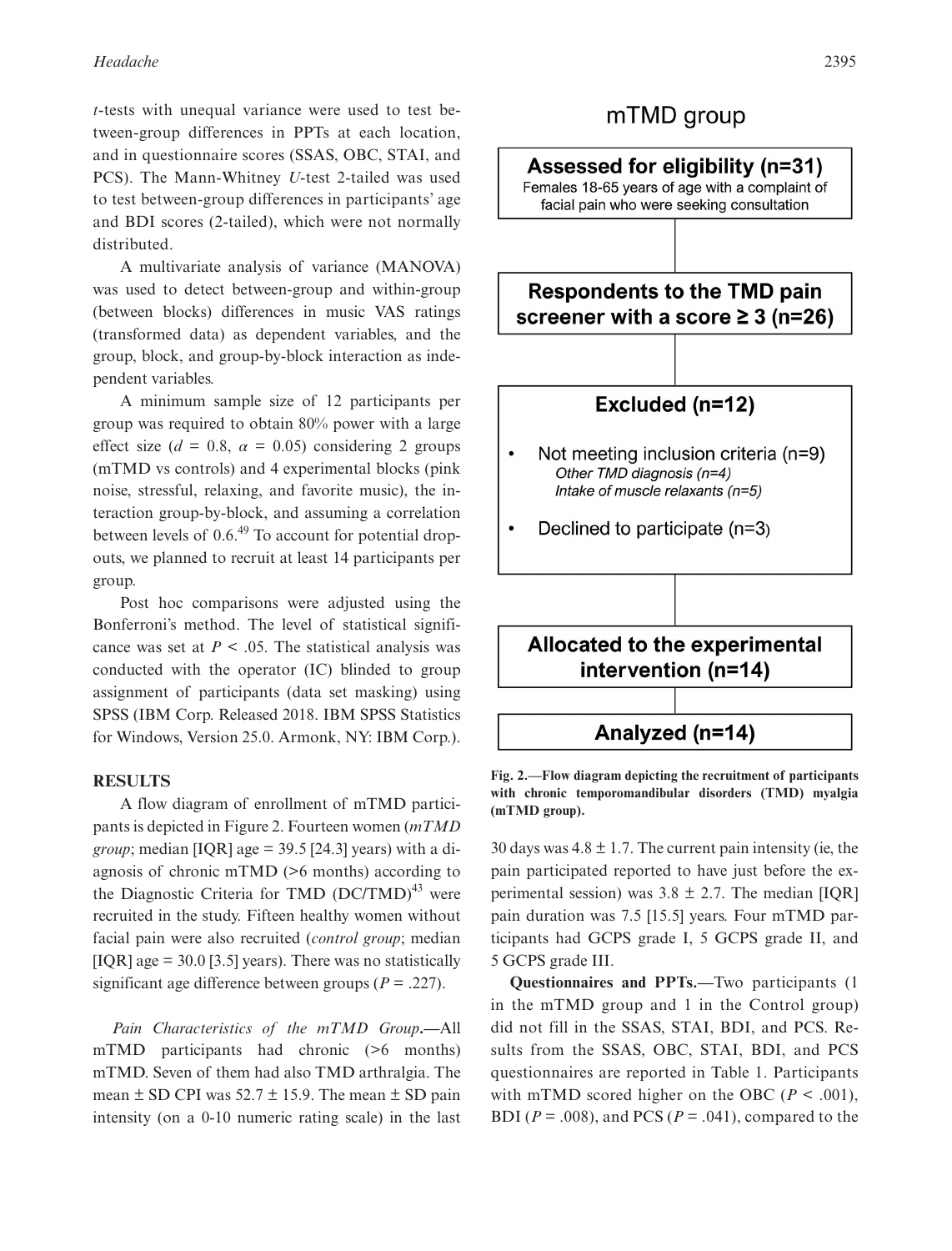| Ouestionnaire     | Controls        | mTMD            | P Value |
|-------------------|-----------------|-----------------|---------|
| <b>SSAS</b>       | $24.3 \pm 5.3$  | $29.4 \pm 7.3$  | .067    |
| STAI-State        | $32.1 \pm 10.3$ | $36.8 \pm 10.7$ | .268    |
| <b>STAI-Trait</b> | $38.6 \pm 6.1$  | $43.2 \pm 15.6$ | .326    |
| <b>OBC</b>        | 21 [6.5]        | 29 [12]         | < .001  |
| <b>BDI</b>        | 3 [5]           | 9 [11]          | .008    |
| <b>PCS</b>        | $10.6 \pm 5.6$  | $17.1 \pm 9.6$  | .041    |

**Table 1.—Descriptive Statistics of Self-Report Questionnaire Data**

Normally distributed data are presented as mean  $\pm$  SD, and nonnormally distributed data are presented as median [interquartile range]. Bold type: statistically significant.

BDI = Beck's depression inventory; OBC = oral behavior checklist; PCS = pain catastrophizing scale; SSAS = somatosensory amplification scale; STAI = state-trait anxiety inventory.

**Table 2.—Descriptive Statistics of Pressure Pain Thresholds (PPTs)**

|           | Location                        | Controls (KPa) mTMD (KPa) |                  |
|-----------|---------------------------------|---------------------------|------------------|
|           | Right side Superficial masseter | $121.1 \pm 35.4$          | $131.3 \pm 61.9$ |
|           | Anterior temporalis             | $138.3 + 51.7$            | $124.7 \pm 49.5$ |
|           | Thenar eminence                 | $257.0 \pm 96.1$          | $263.8 \pm 78.5$ |
| Left side | Superficial masseter            | $131.1 \pm 53.3$          | $139.4 \pm 43.3$ |
|           | Anterior temporalis             | $143.7 \pm 54.3$          | $133.6 \pm 36.1$ |
|           | Thenar eminence                 | $266.6 \pm 104.0$         | $252.6 \pm 77.4$ |

Data are presented as mean ± SD.

control group. No differences were found between mTMD and control groups in SSAS ( $P = .050$ ), state (Y1;  $P = .268$ ) and trait anxiety (Y2;  $P = .326$ ).

There were no statistically significant differences in PPT measures between groups at all sites (all *P* > .05). See Table 2 for specific muscle thresholds.

**Music Selection.—**Based on the music pretest, during the relaxing music block, 5 participants in the control group listened to classical music, 6 to new age music, 3 to pop and one to rock music. In the mTMD group, 4 participants listened to classical, 3 to new age, 3 to pop music and 4 to rock music. During the stressful music task, in the control group, 2 participants listened to classical music, one listened to new age, one to pop and 11 listened to rock. In the mTMD group, 3 listened to new age and 11 listened to rock music, and no participants selected classical or pop music.

VAS scores (relaxation, stress, physical activation, pleasure intensity, and associations and memories) and post hoc comparisons are reported in Figure 3. VAS ratings differed significantly across the experimental tasks  $(F_{[15,279]} = 14.2, P < .001)$ , but did not differ between groups ( $F_{[5,101]} = 1.8$ ,  $P = .120$ ). There was no significant effect of the group-by-block interaction on VAS ratings  $(F_{[15,279]} = 1.0, P = .421)$ .

**EMG Activity of the Right Masseter During the MVC Test.—**The median and [IQR] EMG activity of the masseter during the MVC test in both the mTMD and control groups were 183 [191]  $\mu$ V and 223 [145]  $\mu$ V, respectively. There were no statistical differences between groups  $(P = .387)$ .

**Effect of GML on Masseter Activity.**—*EMG*<sub>total</sub> is *Modulated by GML*.—EMG<sub>total</sub> was significantly affected by the interaction group by experimental block  $(P < .001, Fig. 4A)$ . It was the highest during the stressful music block and the lowest during the favorite music block – in ascending order for the mTMD group [mean (95% CI) %MVC]: favorite [2.7 (0.8-4.5) %MVC], relaxing [3.5 (1.7-5.4) %MVC], pink noise [3.6 (1.8-5.5) %MVC], and stressful [5.2 (3.3-7.0) %MVC]; in ascending order for the control group: favorite [0.8 (0-2.6) %MVC], pink noise [1.2 (0-3.0) %MVC], relaxing [1.7 (0-3.5) %MVC], and stressful [2.0 (0.2-3.8) %MVC]. Contrast estimates and 95% CI for within-group pairwise comparisons are provided in Table S2.

 $EMG<sub>total</sub>$  was greater in patients with mTMD than controls [contrast estimate  $(95\% \text{ CI}): +2.4 (0.6-$ 5.7) %MVC;  $P = .016$  during the stressful music block (Fig. 4A).

*EMG*<sub>posture</sub> is Modulated by GML.—EMG<sub>posture</sub> was significantly affected by the interaction group by experimental block ( $P < .001$ , Fig. 4B). It was the highest during the stressful music block and the lowest during the favorite music block – in ascending order for the mTMD group [mean (95% CI) %MVC]: favorite [1.7 (1.0-2.3) %MVC], relaxing [1.8(1.1-2.4) %MVC], pink noise [2.2 (1.6-2.8) %MVC], and stressful [2.5 (1.9-3.2) %MVC]; in ascending order for the control group: favorite [0.6 (0-1.2) %MVC], pink noise [1.1 (0.5-1.7) %MVC], relaxing [1.4  $(0.8-2.0)$  %MVC], and stressful [1.9 (1.3-2.5) %MVC].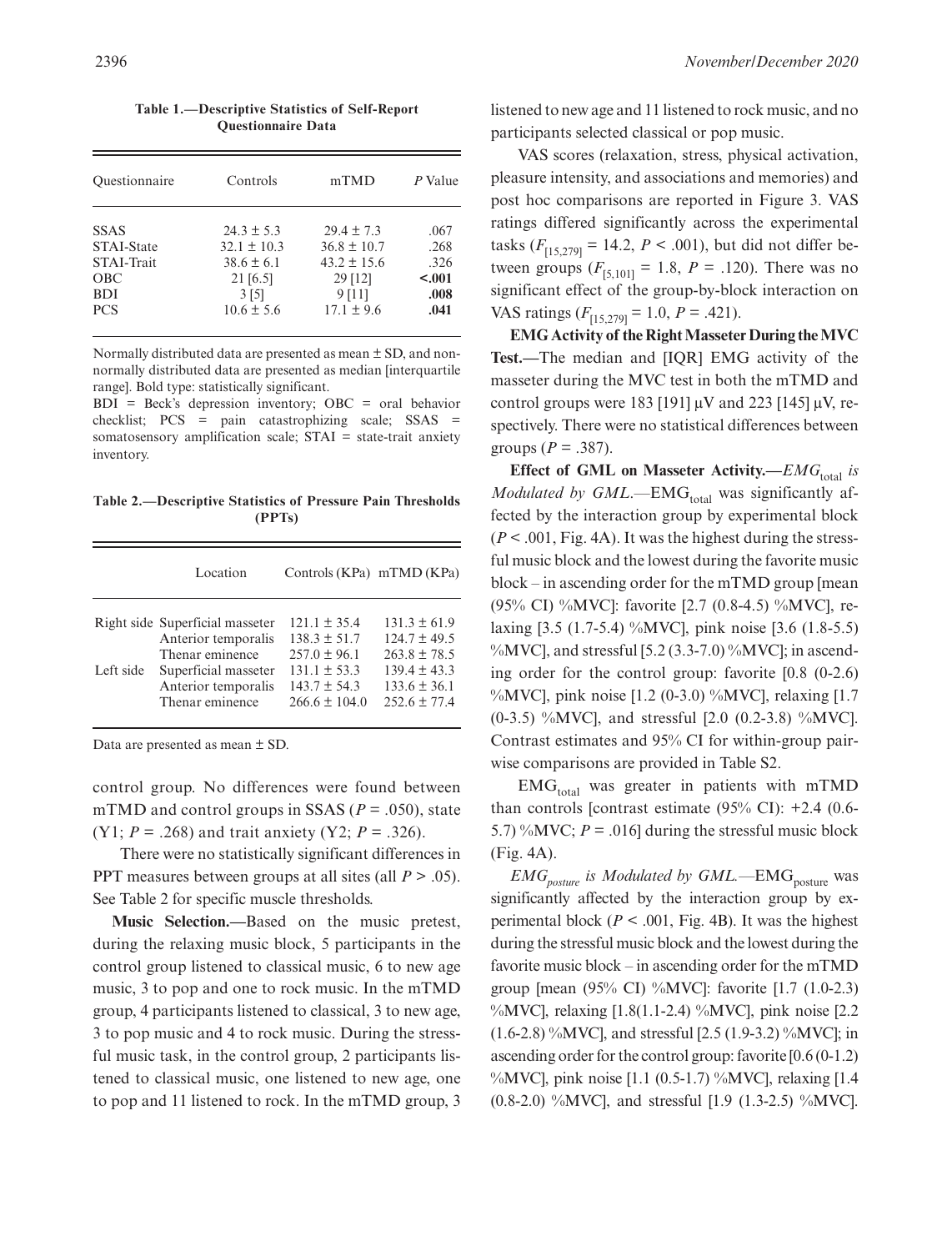

**Fig. 3.—Mean visual analog scales (VAS; 0-100 mm) ratings during the 4 experimental blocks. Since no differences were found between the TMD myalgia (mTMD) and the control group, pooled data are reported. Significant pairwise comparisons are reported at \****P* < .05, \*\**P* < .005, and \*\*\**P* < .001. Error bars indicate  $\pm$  Standard errors of the mean.

Contrast estimates and 95% CI for within-group pairwise comparisons are provided in Table S3.

 $EMG<sub>posture</sub>$  was greater in mTMD patients than controls during the favorite music [contrast estimate (95% CI): +1.1 (0.2-1.9) %MVC; *P* = .019] and the pink noise  $[+1.1 (0.2-2.0) \%$ MVC; = 0.014, Fig. 4B] blocks.

*EMG*<sub>bruxism</sub> is Modulated by GML.—EMG<sub>bruxism</sub> was significantly affected by the interaction group by experimental block (*P* < .001, Fig. 4C). GML did not affect  $EMG<sub>bruxism</sub>$  in the control group significantly [mean (95% CI) %MVC; favorite: 24.2 (15.8-32.7 %MVC; relaxing: 21.6 (13.3-29.9) %MVC; stressful:  $21.2$  (12.9-29.4) %MVC] when compared to pink noise [19.3 (10.9-27.6); all *P* > .05).

In mTMD participants,  $EMG<sub>bruxism</sub>$  was significantly smaller during the relaxing [17.6 (9.8-35.4) %MVC] and favorite  $[13.2 (5.4-21.0)$ %MVC] blocks than during the pink noise block [23.8 (16.0-31.6) %MVC], and significantly greater during the stressful block [34.0 (26.3-41.8) %MVC] compared to the pink noise block (all  $P < .001$ ). EMG<sub>bruxism</sub> was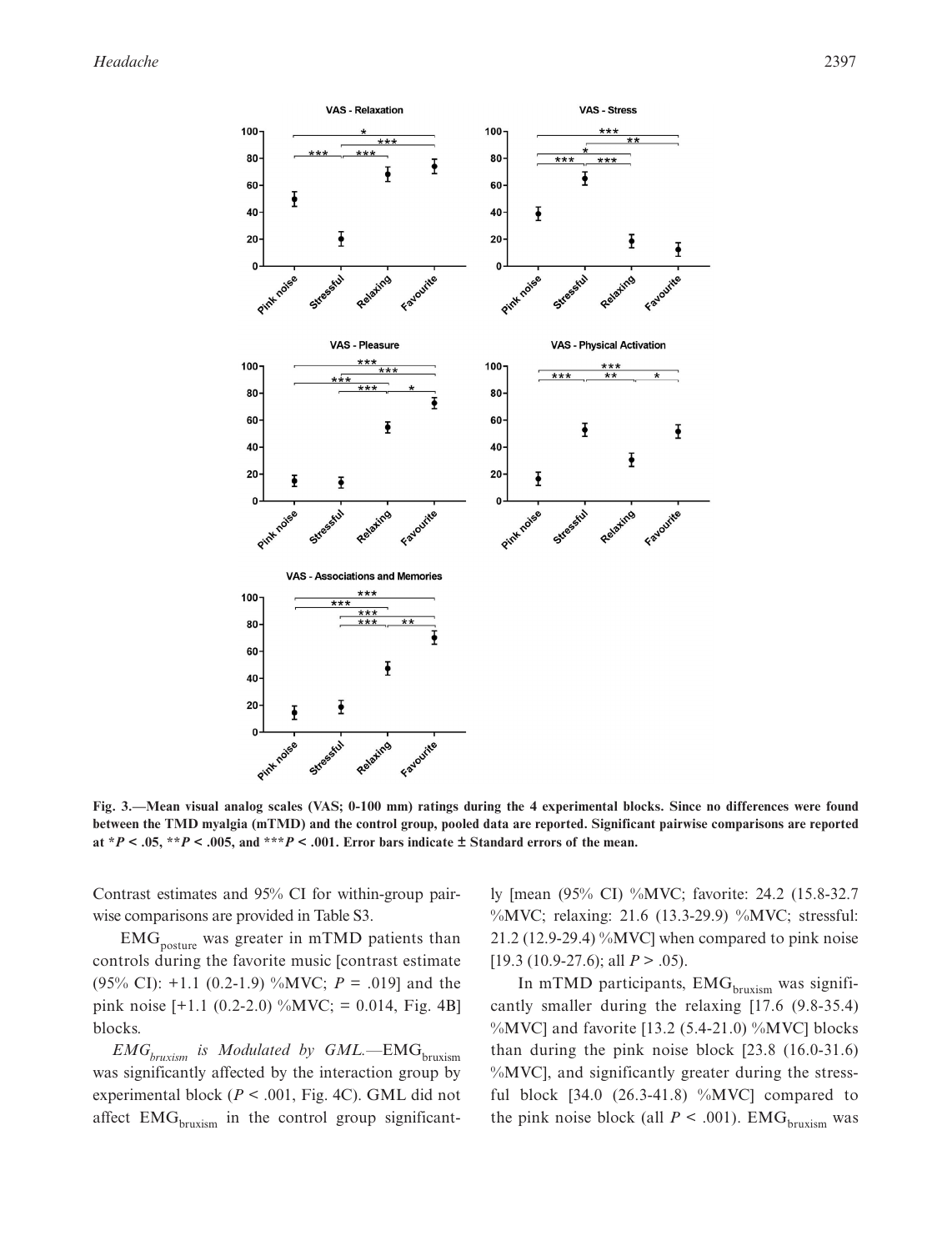

lower during the favorite than the relaxing music block ( $P < .001$ ). Contrast estimates and 95% CI for within-group pairwise comparisons are provided in

Table S4. Therefore, in the mTMD group, relaxing music and the individual's favorite music decreased  $EMG<sub>bruxism</sub>$  by 26% and 44% (relative changes),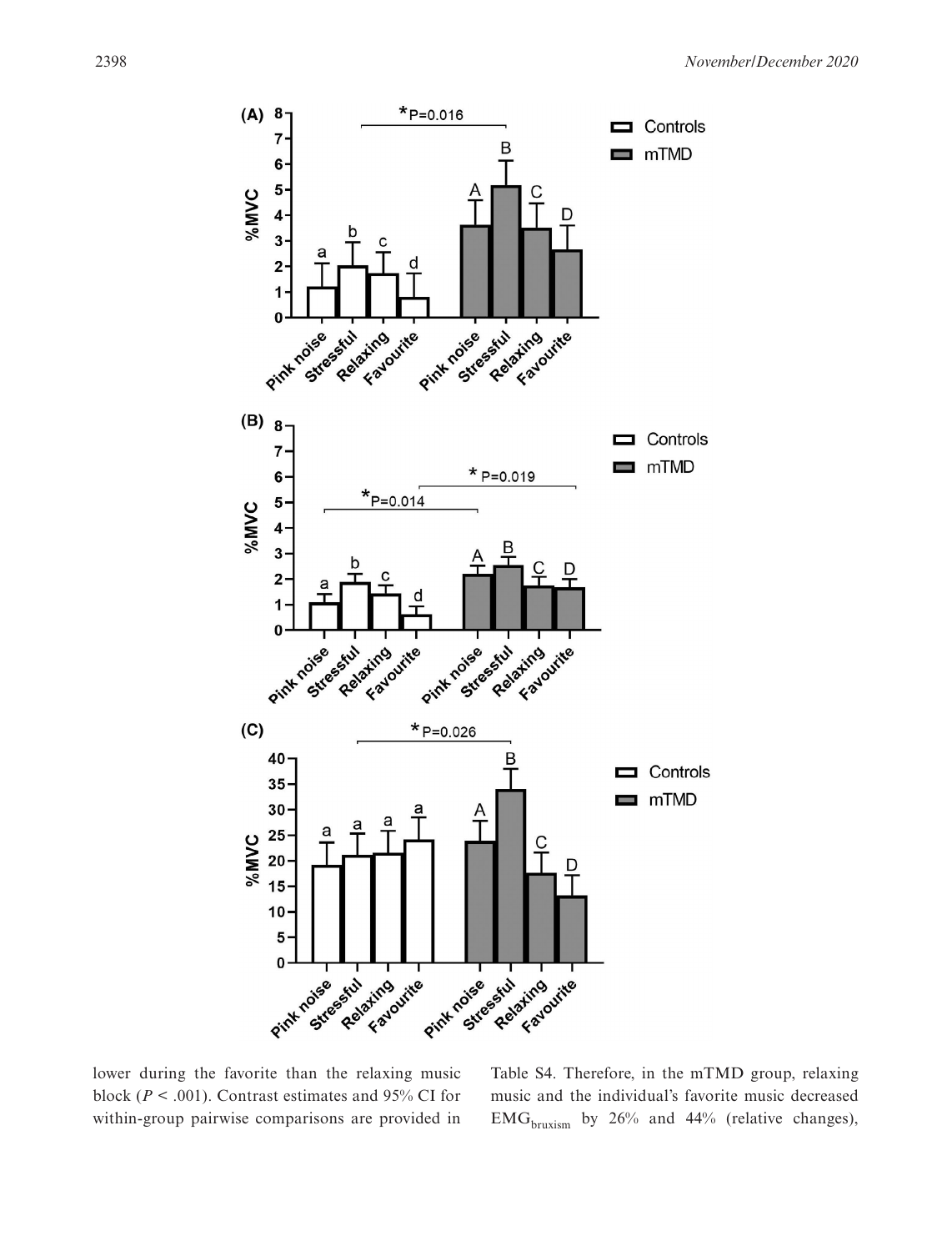**Fig. 4.—Masseter muscle activity during guided music listening. Least square means of (A): the motor effort of the right masseter**  relative to each participant's maximum voluntary contraction (MVC) (EMG<sub>total</sub> − %MVC); (B) the motor effort of the right masseter to maintain mandibular posture relative to each participant's (EMG<sub>posture</sub> − %MVC); and (C): the motor effort of the right masseter during awake bruxism episodes relative to each participant's MVC (EMG<sub>bruxism</sub> − %MVC) in both TMD myalgia (mTMD) (gray) and Control (white) groups during the 4 experimental blocks. Within-group (between blocks) significant differences at  $P < .05$  are **indicated by different small letters (control) or capital letters (mTMD). Error bars indicate ± Standard errors of the mean. \*Betweengroup statistically significant difference at** *P* **< .05.**

respectively. Differently, stressful music increased it by about 43%.

 $EMG<sub>bruxi</sub> was significantly greater in  $mTMD$$ participants than controls during the stressful music block [contrast estimate (95% CI): +12.9 (1.6-24.2) % $MVC$ ;  $P = .026$ ).

*The Frequency and Duration of Awake Bruxism Episodes Are Not Modulated by GML.—*GML did not affect the frequency of awake bruxism episodes in both groups (all  $P > .05$ ). The frequency of awake bruxism episodes was greater in mTMD than controls only during the pink noise block (median [IQR], mTMD: 5 [15.3] episodes, range 0-62 episodes; controls: 1 [3] episode, range 0-27 episodes;  $P = .046$ ). No significant group differences were found in either the overall time spent in engaging in awake bruxism (median [IQR], mTMD: 23.5 [96.7] s, range 1-1300 seconds; controls: 5.5 [22.5], range 0-246 seconds;  $P = .108$ ), or during each block (all  $P > .05$ ).

#### **DISCUSSION**

In this study, we sought to determine the effects of GML on masseter muscle activity and awake bruxism in individuals with chronic mTMD. To do so, we recorded the EMG activity of the right masseter during a GML session including 3 different music blocks (relaxing, stressful, and favorite) and a nonmusic control block (pink noise), and tested whether the motor effort of the right masseter relative to each participant's MVC was modulated by the auditory blocks.

We report 3 key findings. First, music valence modulated the self-reported state of the participants accordingly – that is, stressful music was associated with a statistically significant increase in self-reported stress, and relaxing and favorite music were associated with a statistically significant increase in participants' feeling of relaxation. These changes were also clinically significant (Fig. 3). Second, GML affected  $EMG<sub>total</sub>$  (the muscular effort relative to the participant's MVC) and  $EMG_{\text{posture}}$  (the muscular effort to maintain mandibular posture) in both women with mTMD and pain-free women. Specifically, relaxing music and participants' favorite music induced a statistically significant decrease in both  $EMG<sub>total</sub>$ and  $EMG<sub>posture</sub>$ . Conversely, stressful music was associated with a statistically significant increase in these parameters. However, whether these small changes may have clinical relevance should be investigated in future studies. Third, GML affected  $EMG<sub>bruxism</sub>$  (the muscular effort during awake bruxism episodes relative to the participant's MVC) only in individuals with chronic mTMD, but not in controls, and did not affect the frequency and duration of awake bruxism episodes in both groups. The decrease in  $EMG<sub>bruxism</sub>$ with favorite music and its increase with stressful music were both statistically and clinically significant, since both favorite and stressful music were associated with a  $>40\%$  relative change in EMG<sub>bruxism</sub> compared to the pink noise block.

As shown in other studies, music reduces stress and improves mood in individuals with chronic pain. $30-32,53-$ 58 There is substantial evidence that awake bruxism is related to stress and altered mood states.22,24-26,59,60 It is possible that listening to relaxing and favorite music blocks – which were indeed perceived as relaxing by our study participants – reduced  $EMG<sub>bruxism</sub>$  in those with chronic mTMD. This effect was not observed in painfree women, suggesting that individuals with mTMD may be more sensitive to music or have stress problems that are rooted in unique ways to the presence of chronic pain as compared to those who are pain-free. Indeed, chronic mTMD has been shown to be associated with increased activity in brain areas involved in emotional processing (medial prefrontal cortex, pregenual anterior cingulate cortex, and amygdala) $^{61}$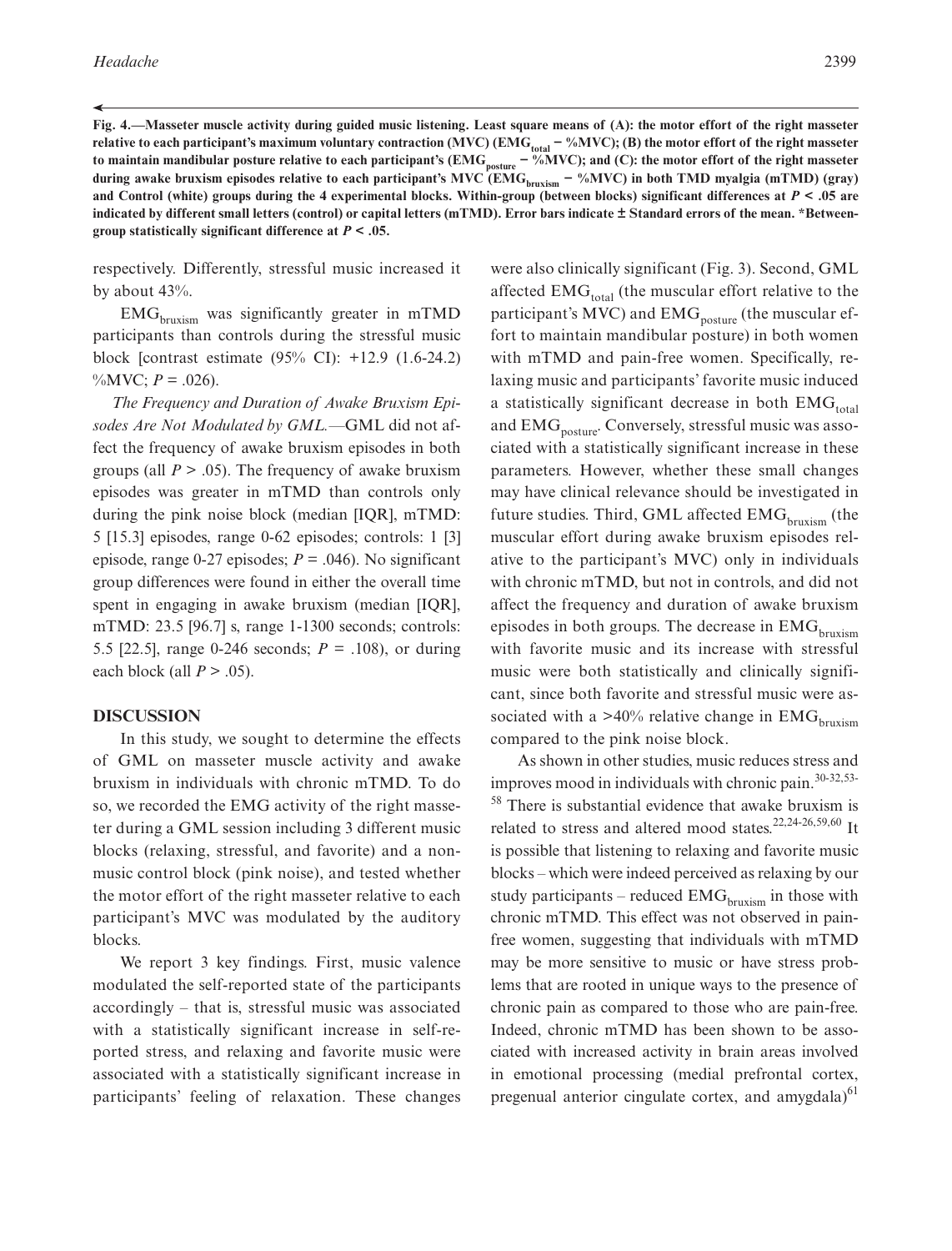and increased somatic awareness. $62,63$  Individuals with mTMD could, therefore, have been more emotionally labile/sensitive to GML than controls.

Interestingly,  $EMG<sub>bruxism</sub>$ , in mTMD participants was lower during the favorite music block than the relaxing music block. Compared to relaxing music, favorite music corresponded to greater VAS scores for *association and memories and pleasure intensity*, indicating that participants related positively to favorite music. It is plausible that the neural mechanisms underlying the modulatory effect of favorite and relaxing music on masticatory muscle activity may be different. Differently from relaxing music, favorite music may have triggered a cognitively modulated response, likely based on deep encoding. Evidence shows that if individuals relate to music, the music can affect their emotional and psychological well-being. $64,65$  There is evidence that the excitability of the corticomotoneuronal system is related to the emotion expressed by the listened piece. $37$ 

Music has long been used to change one's mood<sup>37</sup> but the precise mechanisms of this emotional modulation are not fully understood. Pleasurable music can change heart rate, respiration, and increase activity in brain regions related to both emotional processing,  $^{66}$  and reward processing.  $^{67,68}$  Some hypotheses on how music reduces stress have been proposed in the literature. Studies have suggested that music increases the perceived personal control that individuals have in stressful situations<sup>69</sup> and promotes distraction.<sup>39</sup> A study evaluating the effect of relaxing music on an experimental psychosocial stressor showed that relaxing music prior to the stressor led to a faster recovery to baseline cortisol levels after the stressor, compared to other types of auditory stimuli.<sup>70</sup> Also, music is thought to lower the adrenergic and neuromuscular arousal.<sup>71</sup>

There is evidence of a link between auditory and motor systems in the brain.<sup>72</sup> Notably, motor regions are activated even during passive music listening. Music allows for auditory feedback to reinforce the control and timing of movements as well as recruit motor units in a more regular pattern.<sup>38</sup> Studies have shown that metrically strong rhythms intensify corticospinal excitability.<sup>36</sup> Of importance, the motor response

can be altered by the metrical strength, emotional valence, rhythmic complexity, tempo and groove. $37,72-74$ Therefore, there is evidence that music can affect muscular activity.

Our findings corroborate a previous investigation conducted by our research team<sup>49</sup> using a similar GML experimental design and demonstrating that GML modulates awake bruxism in healthy individuals with highly frequent oral behaviors. In contrast to the previous study,  $49$  in the current study, GML did not affect the motor effort of the masseter during awake bruxism episodes in healthy individuals. Discrepancies in the findings between the 2 studies might be related to differences in the selection criteria of healthy research participants and to the shorter duration of the experimental blocks in this study. Indeed, in the previous study, we selected TMD-free individuals with extremely low vs extremely high self-reported frequencies of oral behaviors. In the current study, we recruited a group of healthy individuals regardless of their oral behaviors. Our findings are in line with previous investigations showing that mTMD is associated with increased masticatory muscle activity: $9,75,76$  during the control no-music block (pink noise), the frequency of awake bruxism episodes and the average muscular effort of the masseter  $(EMG<sub>total</sub>)$  were greater in women with mTMD compared to controls, and women with mTMD reported higher levels of oral behaviors than controls.

For this study, we collected psychophysical measures to characterize the study groups at baseline. Contrary to previous reports,  $5.77$  state and trait anxiety did not differ between mTMD and control groups. Patients participating in this study were already seen for their first appointment at Mount Sinai Hospital and by other dentists. Hence, the previous relationship with their health care providers could have reduced TMD-related anxiety.78 Also, women with chronic mTMD had higher scores for pain catastrophizing and depression scores than pain-free women, consistent with previous reports. $77,79,80$ 

PPT data were within ranges reported in previous studies.  $9,81-83$  However, we expected that patients with mTMD would have lower PPTs than controls.<sup>9,81-83</sup> Nonetheless, we did not find significant differences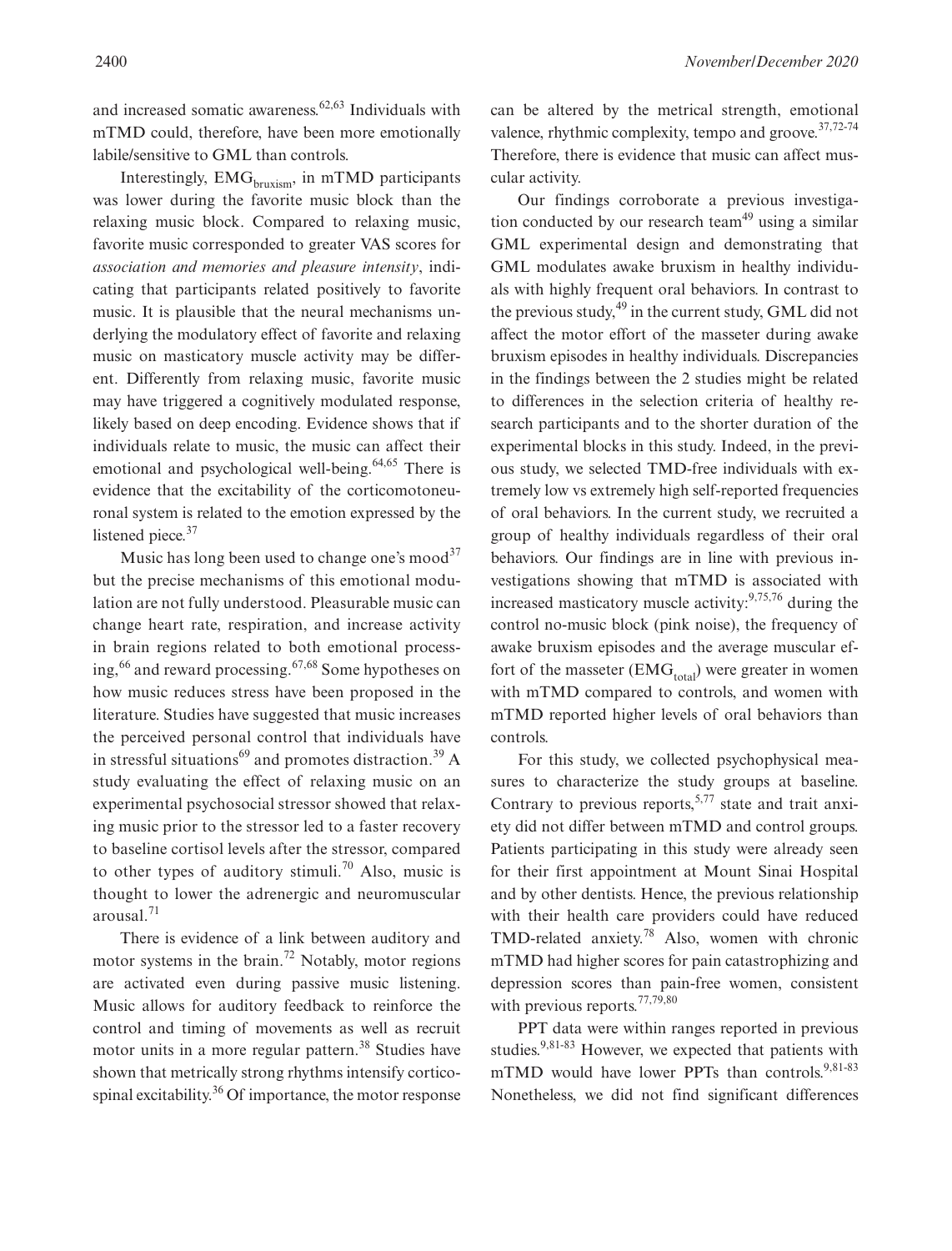in PPTs between groups. This contradicting finding may be explained by the fluctuating pain pattern in  $mTMD$ ,  $84,85$  As we did not use pain intensity as an inclusion criterion, it is possible that those with low levels of pain were included in the study, and thus, PPTs were not significantly reduced. Therefore, previous reports of PPT differences between pain-free individuals vs those with mTMD may have been related to the cohort used for mTMD.

This study has some limitations that merit discussion. First, the assessment of relaxation and perceived stress after the music blocks were based on self-reports on VAS. More accurate measurements could have included the assessment of cortisol levels before and after each experimental block.<sup>23</sup> Second, awake bruxism is a broad term that includes several oral behaviors, including tooth clenching, bracing or thrusting of the mandible.<sup>10</sup> While we were able to identify tooth clenching by identifying the EMG activity periods greater than 10% MVC, as done previously,  $9,49,86$  bracing and thrusting of the mandible are difficult to isolate,<sup>6</sup> and were not assessed in our study. Therefore, we analyzed the frequency and duration of tooth clenching episodes and the motor effort of the masseter during these episodes as surrogate measures of awake bruxism. The latter measurement was based on transformed data (%MVC) and is an estimate of the masseter motor activity relative to the participant's MVC, and cannot be interpreted as an absolute measure of the electrical activity of the muscle.

Third, it might be argued that between-group differences in the frequency of swallowing may have affected the outcomes. It is known that the frequency of swallowing may be affected by systemic, including hormonal oral conditions, stress, and age.<sup>87,88</sup> In this study, both groups were not affected by medical conditions, were not using drugs affecting the salivary flow, were of similar age, and had similar levels of stress during the experimental blocks. Also, it has been shown that the number of functional tooth contacts (including swallowing) does not differ between individuals with mTMD and healthy individuals.<sup>75,89</sup> It could therefore be assumed that swallowing did not affect the differences found between the 2

groups. Moreover, the study focused on women and therefore no conclusions can be drawn about men with TMD. Finally, the current study was focused on the effects of GML on muscular function. Future studies should assess whether changes in masticatory muscle activity (including postural activity and the intensity of awake bruxism) affect spontaneous pain reported by patients with mTMD. Nonetheless, our findings clearly indicate that a participant's favorite music is beneficial to those with chronic mTMD, because of its positive effects on awake bruxism, which could contribute to reduce pain in individuals with  $mTMD.$ <sup>18,21</sup>

#### **CONCLUSIONS**

We demonstrate that GML modulates the activity of the masseter and targets awake bruxism in individuals with chronic mTMD: highly dissonant and stressful music increases the motor effort of the masseter during awake bruxism episodes, while relaxing and favorite music decrease it. Our findings suggest that GML may have positive effects in TMD patients and could be a promising, noninvasive component of a multimodal approach for the management of chronic orofacial pain due to this condition, if adequate music is selected. However, the mechanisms of masticatory muscle motor modulation with music are currently unknown and the impact of GML on TMD pain in the short and long terms should be addressed in future studies.

*Acknowledgments: The authors acknowledge the American Academy of Orofacial Pain (AAOP) for funding the research (Dr. Cioffi, Principal Investigator). We are grateful to Drs. Nadia Marchese (Mount Sinai Hospital, Department of Dentistry, Toronto, ON, Canada) and Sidney Lisser (The Jaw & Facial Pain Centre, Toronto, ON, Canada) for referring participants to our research laboratory. We are thankful to Dr. Alicia Howard (Mount Sinai Hospital, Department of Dentistry) for providing assistance with the music playlists, and Dr. Luana Colloca (University of Maryland) for her comments. The Centre for Multimodal Sensorimotor and Pain Research (co-directed by Drs. Moayedi and Cioffi) is supported by the Canada Foundation for Innovation and the Ontario Research Fund.*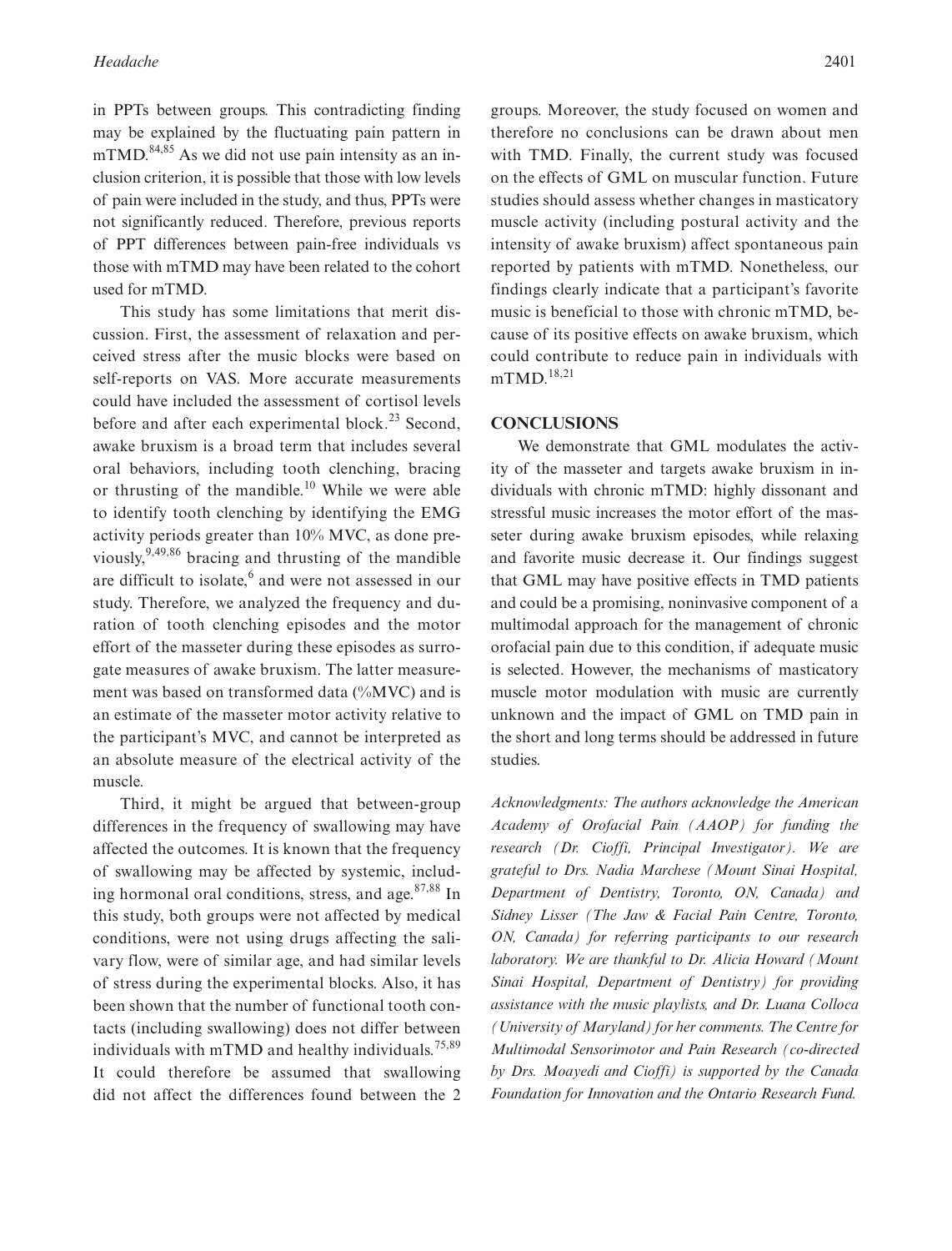#### **STATEMENT OF AUTHORSHIP**

#### **Category 1**

#### **(a) Conception and Design**

Iacopo Cioffi, Michael Thaut, Tina Veronica Imbriglio

**(b) Acquisition of Data**

Tina Veronica Imbriglio, Iacopo Cioffi

**(c) Analysis and Interpretation of Data**

Tina Veronica Imbriglio, Iacopo Cioffi, Bruce Victor Freeman, Michael Thaut, Howard Charles Tenenbaum, Massieh Moayedi

#### **Category 2**

#### **(a) Drafting the Manuscript**

Tina Veronica Imbriglio, Iacopo Cioffi, Michael Thaut, Massieh Moayedi

**(b) Revising It for Intellectual Content**

Tina Veronica Imbriglio, Iacopo Cioffi, Bruce Victor Freeman, Michael Thaut, Howard Charles Tenenbaum, Massieh Moayedi

#### **Category 3**

#### **(a) Final Approval of the Completed Manuscript**

Tina Veronica Imbriglio, Iacopo Cioffi, Bruce Victor Freeman, Michael Thaut, Howard Charles Tenenbaum, Massieh Moayedi

#### **REFERENCES**

- 1. National Institutes of Dental and Craniofacial Research. *Prevalence of TMJD and its Signs and Symptoms*. Available at [https://www.nidcr.nih.](https://www.nidcr.nih.gov/research/data-statistics/facial-pain/prevalence) [gov/research/data-statistics/facial-pain/prevalence.](https://www.nidcr.nih.gov/research/data-statistics/facial-pain/prevalence) Accessed May 15, 2020.
- 2. Cioffi I, Perrotta S, Ammendola L, et al. Social impairment of individuals suffering from different types of chronic orofacial pain. *Prog Orthod*. 2014;15:27.
- 3. John MT, Reissmann DR, Schierz O, Wassell RW. Oral health-related quality of life in patients with temporomandibular disorders. *J Orofac Pain*. 2007;21:46-54.
- 4. Almoznino G, Zini A, Zakuto A, et al. Oral health-related quality of life in patients with temporomandibular disorders. *J Oral Facial Pain Headache*. 2015;29:231-241.
- 5. Slade GD, Ohrbach R, Greenspan JD, et al. Painful temporomandibular disorder: Decade of discovery from OPPERA studies. *J Dent Res*. 2016;95:1084-1092.
- 6. Lobbezoo F, Montplaisir JY, Lavigne GJ. Bruxism: A factor associated with temporomandibular disorders and orofacial pain. *J Back Musculoskelet Rehabil*. 1996;6:165-176.
- 7. Huang GJ, LeResche L, Critchlow CW, Martin MD, Drangsholt MT. Risk factors for diagnostic subgroups of painful temporomandibular disorders (TMD). *J Dent Res*. 2002;81:284-288.
- 8. Michelotti A, Cioffi I, Festa P, Scala G, Farella M. Oral parafunctions as risk factors for diagnostic TMD subgroups. *J Oral Rehabil*. 2010;37:157-162.
- 9. Cioffi I, Landino D, Donnarumma V, Castroflorio T, Lobbezoo F, Michelotti A. Frequency of daytime tooth clenching episodes in individuals affected by masticatory muscle pain and pain-free controls during standardized ability tasks. *Clin Oral Investig*. 2017;21:1139-1148.
- 10. Lobbezoo F, Ahlberg J, Raphael KG, et al. International consensus on the assessment of bruxism: Report of a work in progress. *J Oral Rehabil*. 2018;45:837-844.
- 11. Farella M, Soneda K, Vilmann A, Thomsen CE, Bakke M. Jaw muscle soreness after tooth-clenching depends on force level. *J Dent Res*. 2010;89:717-721.
- 12. Koutris M, Lobbezoo F, Sumer NC, Atis ES, Turker KS, Naeije M. Is myofascial pain in temporomandibular disorder patients a manifestation of delayed-onset muscle soreness? *Clin J Pain*. 2013;29:712-716.
- 13. Svensson P, Burgaard A, Schlosser S. Fatigue and pain in human jaw muscles during a sustained, low-intensity clenching task. *Arch Oral Biol*. 2001;46:773-777.
- 14. Glaros AG, Burton E. Parafunctional clenching, pain, and effort in temporomandibular disorders. *J Behav Med*. 2004;27:91-100.
- 15. Xu L, Fan S, Cai B, Fang Z, Jiang X. Influence of sustained submaximal clenching fatigue test on electromyographic activity and maximum voluntary bite forces in healthy subjects and patients with temporomandibular disorders. *J Oral Rehabil*. 2017;44:340-346.
- 16. Goldstein RE, Auclair CW. The clinical management of awake bruxism. *J Am Dent Assoc*. 2017;148:387-391.
- 17. Glaros AG, Williams K, Lausten L. The role of parafunctions, emotions and stress in predicting facial pain. *J Am Dent Assoc*. 2005;136:451-458.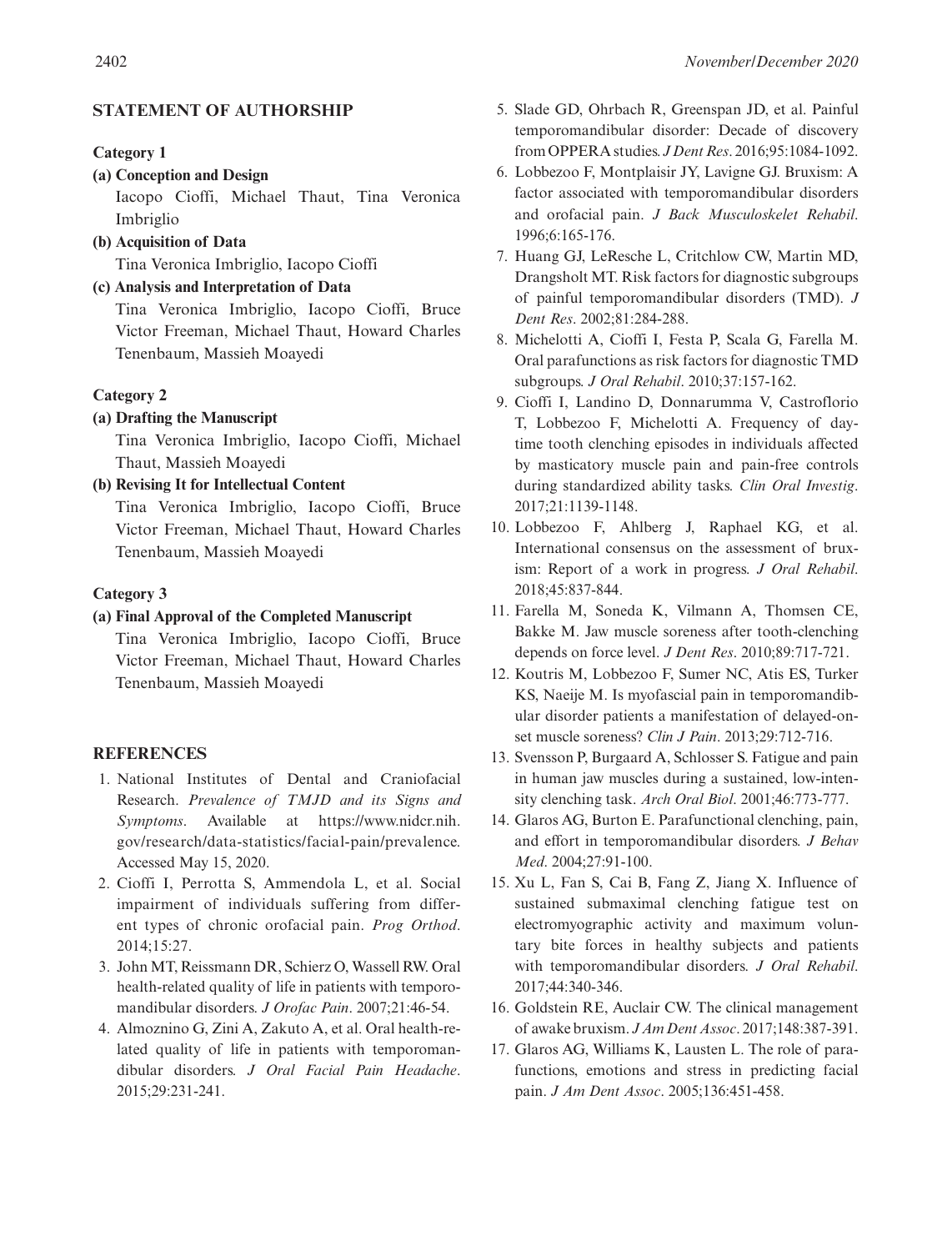- 18. Durham J, Al-Baghdadi M, Baad-Hansen L, et al. Self-management programmes in temporomandibular disorders: Results from an international Delphi process. *J Oral Rehabil*. 2016;43:929-936.
- 19. Townsen D, Nicholson RA, Buenaver L, Bush F, Gramling S. Use of a habit reversal treatment for temporomandibular pain in a minimal therapist contact format. *J Behav Ther Exp Psychiatry*. 2001;32:221-239.
- 20. Gramling SE, Neblett J, Grayson R, Townsend D. Temporomandibular disorder: Efficacy of an oral habit reversal treatment program. *J Behav Ther Exp Psychiatry*. 1996;27:245-255.
- 21. Glaros AG, Kim-Weroha N, Lausten L, Franklin KL. Comparison of habit reversal and a behaviorally-modified dental treatment for temporomandibular disorders: A pilot investigation. *Appl Psycholphysiol Biofeedback*. 2007;32:149-154.
- 22. Manfredini D, Lobbezoo F. Role of psychosocial factors in the etiology of bruxism. *J Orofac Pain*. 2009;23:153-166.
- 23. Tahara Y, Sakurai K, Ando T. Influence of chewing and clenching on salivary cortisol levels as an indicator of stress. *J Prostohodont*. 2007;16:129-135.
- 24. Endo H, Kanemura K, Tanabe N, Takebe J. Clenching occurring during the day is influenced by psychological factors. *J Prosthodont Res*. 2011;55:159-164.
- 25. Ahlberg J, Rantala M, Savolainen A, et al. Reported bruxism and stress experience. *Community Dent Oral Epidemiol*. 2002;30:405-408.
- 26. Winocur E, Uziel N, Lisha T, Goldsmith C, Eli I. Selfreported bruxism – Associations with perceived stress, motivation for control, dental anxiety and gagging. *J Oral Rehabil*. 2011;38:3-11.
- 27. Serra-Negra JM, Lobbezoo F, Martins CC, Stellini E, Manfredini D. Prevalence of sleep bruxism and awake bruxism in different chronotype profiles: Hypothesis of an association. *Med Hypotheses*. 2017;101:55-58.
- 28. Thaut MH, Davis WB. The influence of preferred relaxing music in measures of state anxiety, relaxation, and physiological responses. *J Music Ther*. 1989;26:168-187.
- 29. Linnemann A, Kappert MB, Fischer S, Doerr JM, Strahler J, Nater UM. The effects of music listening on pain and stress in the daily life of patients with fibromyalgia syndrome. *Front Hum Neurosci*. 2015;9:434.
- 30. Lee JH. The effects of music on pain: A meta-analysis. *J Music Ther*. 2016;53:430-477.
- 31. Thoma MV, La Marca R, Bronnimann R, Finkel L, Ehlert U, Nater UM. The effect of music on the human stress response. *PLoS ONE*. 2013;8:e70156.
- 32. Thoma MV, Zemp M, Kreienbuhl L, et al. Effects of music listening on pre-treatment anxiety and stress levels in a dental hygiene recall population. *Int J Behav Med*. 2015;22:498-505.
- 33. Blum K, Simpatico T, Febo M, et al. Hypothesizing music intervention enhances brain functional connectivity involving dopaminergic recruitment: common neuro-correlates to abusable drugs. *Mol Neurobiol*. 2017;54:3753-3758.
- 34. Bengtsson SL, Ullen F, Ehrsson HH, et al. Listening to rhythms activates motor and premotor cortices. *Cortex*. 2009;45:62-71.
- 35. Wilson EM, Davey NJ. Musical beat influences corticospinal drive to ankle flexor and extensor muscles in man. *Int J Psychophysiol*. 2002;44:177-184.
- 36. Michaelis K, Wiener M, Thompson JC. Passive listening to preferred motor tempo modulates corticospinal excitability. *Front Hum Neurosci*. 2014;8:252.
- 37. Giovannelli F, Banfi C, Borgheresi A, et al. The effect of music on corticospinal excitability is related to the perceived emotion: A transcranial magnetic stimulation study. *Cortex*. 2013;49:702-710.
- 38. Thaut MH, McIntosh GC, Rice RR. Rhythmic facilitation of gait training in hemiparetic stroke rehabilitation. *J Neurol Sci*. 1997;151:207-212.
- 39. Thaut MH, McIntosh GC, Hoemberg V. Neurobiological foundations of neurologic music therapy: Rhythmic entrainment and the motor system. *Front Psychol*. 2014;5:1185.
- 40. Markiewicz MR, Ohrbach R, McCall WD Jr. Oral behaviors checklist: Reliability of performance in targeted waking-state behaviors. *J Orofac Pain*. 2006;20:306-316.
- 41. Bracci A, Djukic G, Favero L, Salmaso L, Guarda-Nardini L, Manfredini D. Frequency of awake bruxism behaviors in the natural environment. A 7-day, multiple-point observation of real-time report in healthy young adults. *J Oral Rehabil*. 2018;45: 423-429.
- 42. Gonzalez YM, Schiffman E, Gordon SM, et al. Development of a brief and effective temporomandibular disorder pain screening questionnaire: Reliability and validity. *J Am Dent Assoc*. 2011;142:1183-1191.
- 43. Schiffman E, Ohrbach R, Truelove E, et al. Diagnostic criteria for temporomandibular disorders (DC/TMD) for clinical and research applications: Recommendations of the international RDC/TMD consortium network and orofacial pain special interest groupdagger. *J Oral Facial Pain Headache*. 2014;28:6-27.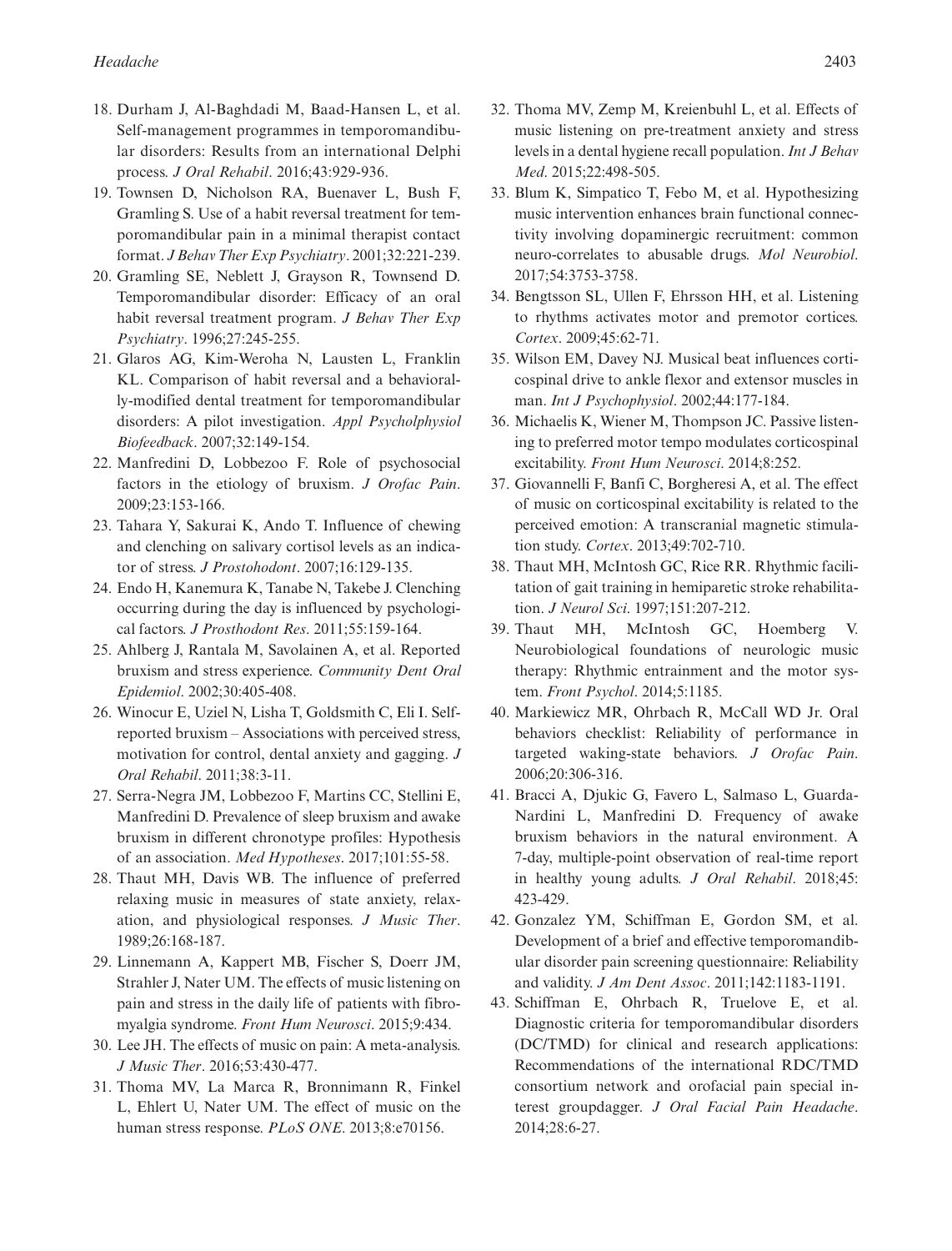- 44. Barsky AJ, Goodson JD, Lane RS, Cleary PD. The amplification of somatic symptoms. *Psychosom Med*. 1988;50:510-519.
- 45. Spielberg CD, Gorsuch RL, Lushene RE. *Manual of the State-Trait Anxiety Inventory*. Palo Alto, CA: Consulting Psychologists Press; 1970.
- 46. Beck ASR, Brown G. *Manual for the Beck Depression Inventory-II*. San Antonio, TX: Psychological Corporation; 1996.
- 47. Laskin DM, Greene CS. Diagnostic methods for temporomandibular disorders: What we have learned in two decades. *Anesth Prog*. 1990;37:66-71.
- 48. Ohrbach R, Gale EN. Pressure pain thresholds in normal muscles: Reliability, measurement effects, and topographic differences. *Pain*. 1989;37:257-263.
- 49. Cioffi I, Sobhani M, Tenenbaum HC, Howard A, Freeman BV, Thaut M. Modulation of jaw muscle motor response and wake-time parafunctional tooth clenching with music. *J Oral Facial Pain Headache*. 2018;32:167-177.
- 50. Castroflorio T, Farina D, Bottin A, Piancino MG, Bracco P, Merletti R. Surface EMG of jaw elevator muscles: Effect of electrode location and inter-electrode distance. *J Oral Rehabil*. 2005;32: 411-417.
- 51. Prasad S, Paulin M, Cannon RD, Palla S, Farella M. Smartphone-assisted monitoring of masticatory muscle activity in freely moving individuals. *Clin Oral Investig*. 2019;23:3601-3611.
- 52. Cioffi I, Farella M, Festa P, Martina R, Palla S, Michelotti A. Short-term sensorimotor effects of experimental occlusal interferences on the waketime masseter muscle activity of females with masticatory muscle pain. *J Oral Facial Pain Headache*. 2015;29:331-339.
- 53. Garza-Villarreal EA, Wilson AD, Vase L, et al. Music reduces pain and increases functional mobility in fibromyalgia. *Front Psychol*. 2014;5:90.
- 54. Hsieh C, Kong J, Kirsch I, et al. Well-loved music robustly relieves pain: A randomized, controlled trial. *PLoS ONE*. 2014;9:e107390.
- 55. Lunde SJ, Vuust P, Garza-Villarreal EA, Vase L. Music-induced analgesia: How does music relieve pain? *Pain*. 2019;160:989-993.
- 56. Villarreal EA, Brattico E, Vase L, Ostergaard L, Vuust P. Superior analgesic effect of an active distraction versus pleasant unfamiliar sounds and music: The influence of emotion and cognitive style. *PLoS ONE*. 2012;7:e29397.
- 57. Kuhlmann AYR, de Rooij A. Meta-analysis evaluating music interventions for anxiety and pain in surgery. *Br J Surg*. 2018;105:773-783.
- 58. Nilsson U, Unosson M, Rawal N. Stress reduction and analgesia in patients exposed to calming music postoperatively: A randomized controlled trial. *Eur J Anaesthesiol*. 2005;22:96-102.
- 59. Ahlberg J, Lobbezoo F, Ahlberg K, et al. Self-reported bruxism mirrors anxiety and stress in adults. *Med Oral Patol Oral Cir Bucal*. 2013;18:e7-e11.
- 60. Khawaja SN, Nickel JC, Iwasaki LR, Crow HC, Gonzalez Y. Association between waking-state oral parafunctional behaviors and bio-psychosocial characteristics. *J Oral Rehabil*. 2015;42:651-656.
- 61. Weissman-Fogel I, Moayedi M, Tenenbaum HC, Goldberg MB, Freeman BV, Davis KD. Abnormal cortical activity in patients with temporomandibular disorder evoked by cognitive and emotional tasks. *Pain*. 2011;152:384-396.
- 62. Chow JC, Cioffi I. Effects of trait anxiety, somatosensory amplification, and facial pain on self-reported oral behaviors. *Clin Oral Investig*. 2019;23:1563-1661.
- 63. Raphael KG, Marbach JJ, Gallagher RM. Somatosensory amplification and affective inhibition are elevated in myofascial face pain. *Pain Med*. 2000;1:247-253.
- 64. Bernatzky G, Presch M, Anderson M, Panksepp J. Emotional foundations of music as a non-pharmacological pain management tool in modern medicine. *Neurosci Biobehav Rev*. 2011;35:1989-1999.
- 65. van den Bosch I, Salimpoor VN, Zatorre RJ. Familiarity mediates the relationship between emotional arousal and pleasure during music listening. *Front Hum Neurosci*. 2013;7:534.
- 66. Blood AJ, Zatorre RJ. Intensely pleasurable responses to music correlate with activity in brain regions implicated in reward and emotion. *Proc Natl Acad Sci U S A*. 2001;98:11818-11823.
- 67. Menon V, Levitin DJ. The rewards of music listening: Response and physiological connectivity of the mesolimbic system. *NeuroImage*. 2005;28:175-184.
- 68. Salimpoor VN, Benovoy M, Larcher K, Dagher A, Zatorre RJ. Anatomically distinct dopamine release during anticipation and experience of peak emotion to music. *Nat Neurosci*. 2011;14:257-262.
- 69. Bulfone T, Quattrin R, Zanotti R, Regattin L, Brusaferro S. Effectiveness of music therapy for anxiety reduction in women with breast cancer